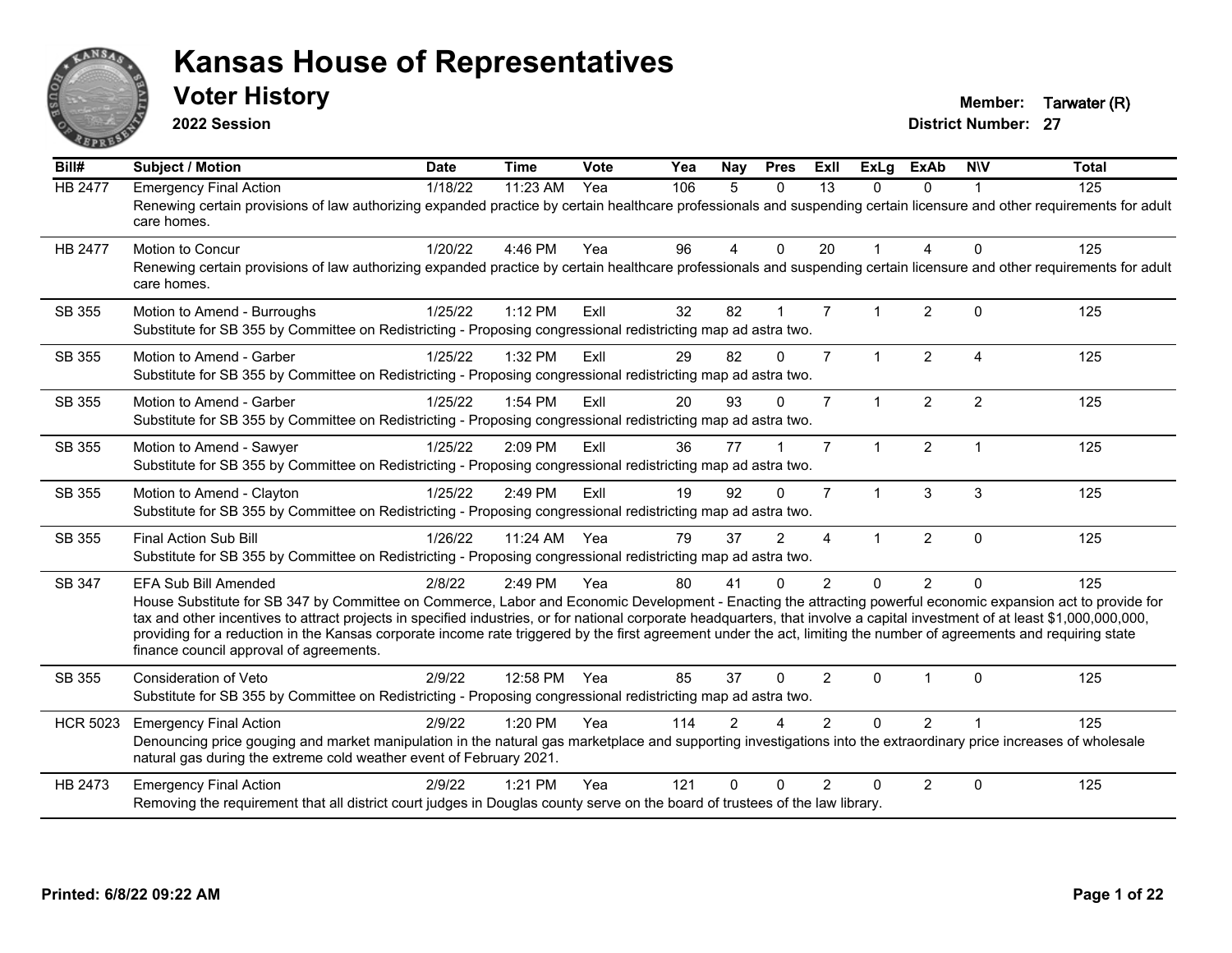

**2022 Session**

**Voter History Member: Tarwater (R)** 

| Bill#           | <b>Subject / Motion</b>                                                                                                                                                                                                                                                              | <b>Date</b> | <b>Time</b> | Vote | Yea | <b>Nav</b> | <b>Pres</b> | ExII           | <b>ExLa</b>  | <b>ExAb</b>    | <b>NIV</b>     | <b>Total</b> |
|-----------------|--------------------------------------------------------------------------------------------------------------------------------------------------------------------------------------------------------------------------------------------------------------------------------------|-------------|-------------|------|-----|------------|-------------|----------------|--------------|----------------|----------------|--------------|
| HB 2490         | <b>Emergency Final Action</b><br>Authorizing the state treasurer to determine account owners and designated beneficiaries for an ABLE savings account, adding who may open such an account and<br>requiring compliance with the federal internal revenue code.                       | 2/9/22      | 1:22 PM     | Yea  | 118 | 3          | $\Omega$    | $\mathcal{P}$  | 0            | $\overline{2}$ | $\Omega$       | 125          |
| HB 2480         | <b>Final Action</b><br>Amending the public water supply project loan program's definition of "project" to remove the definition's current exclusion of projects that are<br>related to the diversion or transportation of water acquired through a water transfer.                   | 2/15/22     | 11:59 PM    | Yea  | 118 | $\Omega$   | $\Omega$    | 3              | $\Omega$     | $\overline{2}$ | 2              | 125          |
| HB 2564         | <b>Final Action</b><br>Updating the version of risk-based capital instructions in effect.                                                                                                                                                                                            | 2/15/22     | 11:59 PM    | Yea  | 118 | 0          | $\Omega$    | 3              | $\Omega$     | $\overline{2}$ | $\overline{2}$ | 125          |
| HB 2489         | <b>Final Action Amended</b><br>Amending provisions of the technology-enabled fiduciary financial institutions act relating to fees and assessments, examinations, disclosures to consumers and<br>requiring such institutions to be mandatory reporters for purposes of elder abuse. | 2/16/22     | 11:17 AM    | Yea  | 120 | $\Omega$   | $\Omega$    |                | $\Omega$     | 3              |                | 125          |
| HB 2537         | <b>Final Action</b><br>Requiring the insurance department to hold a hearing in cases involving an order under the Kansas administrative procedure act.                                                                                                                               | 2/16/22     | 11:19 AM    | Yea  | 120 | $\Omega$   |             |                | 0            | 3              | $\Omega$       | 125          |
| SB 337          | <b>Final Action</b><br>Converting the conditional charter issued for the pilot program under the technology-enabled fiduciary financial institutions act to a full fiduciary financial institution<br>charter.                                                                       | 2/16/22     | 11:20 AM    | Yea  | 119 |            |             |                | 0            | 3              | $\Omega$       | 125          |
| <b>HCR 5014</b> | Motion to Recommend for Passage<br>Proposing a constitutional amendment that provides for legislative oversight of rules and regulations adopted by executive branch agencies and officials.                                                                                         | 2/16/22     | 12:30 PM    | Yea  | 77  | 42         | $\Omega$    |                | $\Omega$     | $\overline{2}$ | 3              | 125          |
| HB 2560         | <b>Final Action</b><br>Extending certain penalties, fees and maximum amounts of fees and the expiration dates of certain programs of the Kansas department of agriculture.                                                                                                           | 2/17/22     | 12:25 PM    | Yea  | 101 | 11         | $\Omega$    |                | $\Omega$     | 11             |                | 125          |
| HB 2591         | <b>Final Action</b><br>Repealing the state general fund and conservation fee fund transfers to the abandoned oil and gas well fund.                                                                                                                                                  | 2/17/22     | 12:27 PM    | Yea  | 112 | $\Omega$   | $\Omega$    |                | $\Omega$     | 11             |                | 125          |
| <b>HCR 5014</b> | <b>Final Action</b><br>Proposing a constitutional amendment that provides for legislative oversight of rules and regulations adopted by executive branch agencies and officials.                                                                                                     | 2/17/22     | 12:43 PM    | Yea  | 80  | 33         | $\Omega$    |                | $\mathbf{0}$ | 11             | $\Omega$       | 125          |
| HB 2540         | <b>Emergency Final Action</b><br>Authorizing the construction of a memorial honoring Kansas gold star families.                                                                                                                                                                      | 2/17/22     | 12:45 PM    | Yea  | 113 | 0          | $\Omega$    |                | 0            | 11             | $\Omega$       | 125          |
| HB 2458         | <b>Emergency Final Action</b><br>Designating a portion of U.S. highway 56 as the PFC Shane Austin memorial highway.                                                                                                                                                                  | 2/17/22     | 12:47 PM    | Yea  | 113 | $\Omega$   | $\Omega$    | $\overline{1}$ | $\Omega$     | 11             | $\Omega$       | 125          |
| HB 2476         | <b>Emergency Final Action</b><br>Providing for the silver star and bronze star distinctive license plates.                                                                                                                                                                           | 2/17/22     | 12:48 PM    | Yea  | 113 | $\Omega$   | $\Omega$    | $\overline{1}$ | 0            | 11             | $\Omega$       | 125          |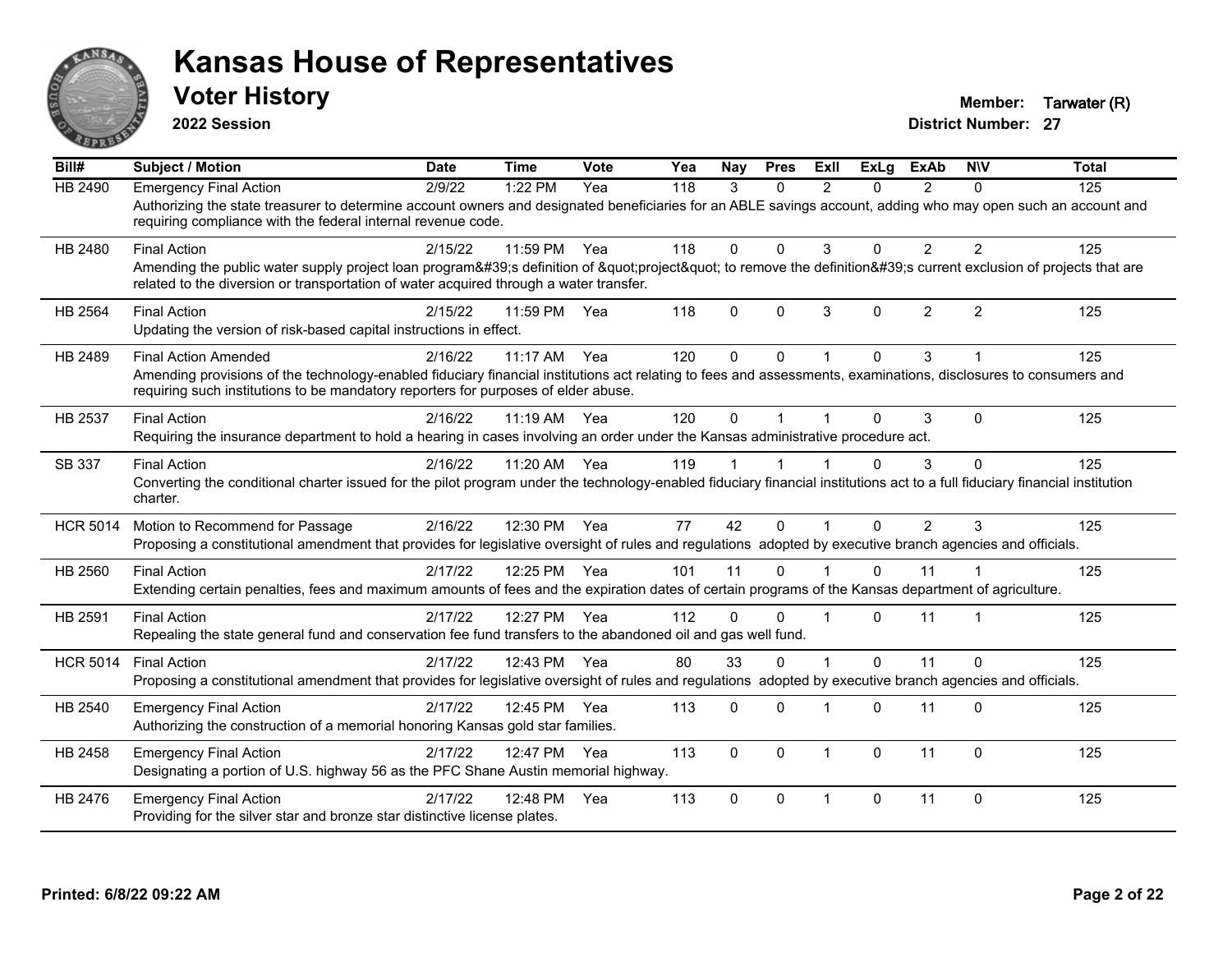

**2022 Session**

**Voter History Member: Tarwater (R)** 

| Bill#           | <b>Subject / Motion</b>                                                                                                                                                                                                                                                                                                                                                                                                                                         | <b>Date</b> | <b>Time</b>  | Vote | Yea | <b>Nay</b>     | <b>Pres</b>  | ExIl           | <b>ExLg</b> | <b>ExAb</b>    | <b>NIV</b>   | <b>Total</b> |
|-----------------|-----------------------------------------------------------------------------------------------------------------------------------------------------------------------------------------------------------------------------------------------------------------------------------------------------------------------------------------------------------------------------------------------------------------------------------------------------------------|-------------|--------------|------|-----|----------------|--------------|----------------|-------------|----------------|--------------|--------------|
| <b>HB 2478</b>  | <b>Emergency Final Action</b><br>Designating a portion of United States highway 166 as the SGT Evan S Parker memorial highway.                                                                                                                                                                                                                                                                                                                                  | 2/17/22     | 12:49 PM     | Yea  | 113 | $\Omega$       | $\Omega$     | $\overline{1}$ | $\Omega$    | 11             | $\Omega$     | 125          |
| <b>HCR 5014</b> | <b>Final Action</b><br>Proposing a constitutional amendment that provides for legislative oversight of rules and regulations adopted by executive branch agencies and officials.                                                                                                                                                                                                                                                                                | 2/21/22     | 11:45 AM     | Yea  | 85  | 39             | $\Omega$     |                | 0           | $\Omega$       | $\Omega$     | 125          |
| HB 2517         | <b>Final Action Amended</b><br>Transferring the responsibility to certify drug abuse treatment providers that participate in the certified drug abuse treatment program from the department of corrections<br>to the Kansas sentencing commission.                                                                                                                                                                                                              | 2/22/22     | 10:49 AM Yea |      | 120 | $\Omega$       | $\Omega$     | $\mathcal{P}$  | U           | 3              | $\Omega$     | 125          |
| HB 2594         | <b>Final Action Amended</b><br>Exempting certain modifications on antique vehicles from vehicle identification number offense seizures and dispositions.                                                                                                                                                                                                                                                                                                        | 2/22/22     | 10:50 AM     | Yea  | 120 | $\Omega$       | $\Omega$     | $\mathfrak{p}$ | 0           | 3              | $\Omega$     | 125          |
| HB 2607         | <b>Final Action Amended</b><br>Clarifying the time limitations for habeas corpus claims.                                                                                                                                                                                                                                                                                                                                                                        | 2/22/22     | 10:51 AM     | Yea  | 120 | $\mathbf{0}$   | $\mathbf{0}$ | $\overline{2}$ | 0           | 3              | $\mathbf{0}$ | 125          |
| HB 2299         | Motion to Amend - Fairchild<br>Allowing a search warrant to be executed within 10 days from the date of issuance.                                                                                                                                                                                                                                                                                                                                               | 2/22/22     | 3:16 PM      | Nay  | 35  | 84             | $\mathbf{0}$ | $\overline{2}$ | 0           | 3              | $\mathbf{1}$ | 125          |
| HB 2703         | Motion to Amend - Clayton<br>Making changes to employment security law provisions regarding the employment security fund and employer contribution rates, the definition of employment to<br>conform with federal law and various updates to the my reemployment plan program, including making the program mandatory with certain exceptions, and providing<br>that the secretary of commerce may require participation by claimants in reemployment services. | 2/22/22     | 4:17 PM      | Nay  | 37  | 80             | $\mathbf{0}$ | 2              | $\Omega$    | 3              | 3            | 125          |
| HB 2525         | Motion to Recommend for Passage<br>Removing non-cooperation with child support from requirements for food and child care assistance eligibility and exempting adults enrolled in school from the 20-hour-<br>per-week work requirement for child care assistance eligibility for a limited time.                                                                                                                                                                | 2/22/22     | 5:17 PM      | Nay  | 53  | 66             | $\mathbf{0}$ | $\overline{2}$ | $\Omega$    | 3              |              | 125          |
| HB 2110         | <b>Final Action Amended</b><br>Requiring insurance coverage for PANS and PANDAS by the state health care benefits program and requiring the state employee health care commission to submit an<br>impact report on such coverage to the legislature.                                                                                                                                                                                                            | 2/23/22     | 10:21 AM Yea |      | 113 | 8              | $\Omega$     | 3              | $\Omega$    | $\overline{1}$ | $\Omega$     | 125          |
| HB 2299         | <b>Final Action Amended</b><br>Allowing a search warrant to be executed within 10 days from the date of issuance.                                                                                                                                                                                                                                                                                                                                               | 2/23/22     | 10:22 AM     | Yea  | 119 | $\overline{2}$ | $\Omega$     | 3              | $\Omega$    | $\overline{1}$ | $\Omega$     | 125          |
| HB 2386         | <b>Final Action Amended</b><br>Establishing requirements for the payment and reimbursement of dental services by a dental benefit plan.                                                                                                                                                                                                                                                                                                                         | 2/23/22     | 10:23 AM     | Yea  | 118 | 3              | $\Omega$     | 3              | $\Omega$    | 1              | $\Omega$     | 125          |
| HB 2456         | <b>Final Action Amended</b><br>Establishing the Kansas kids lifetime combination hunting and fishing license.                                                                                                                                                                                                                                                                                                                                                   | 2/23/22     | 10:24 AM     | Yea  | 117 | Δ              | $\mathbf{0}$ | 3              | 0           | -1             | $\mathbf{0}$ | 125          |
| HB 2481         | <b>Final Action</b><br>Authorizing KP&F participating service credit purchase for certain in-state nonfederal governmental employment.                                                                                                                                                                                                                                                                                                                          | 2/23/22     | 10:25 AM Yea |      | 121 | $\Omega$       | $\Omega$     | 3              | $\Omega$    | -1             | $\Omega$     | 125          |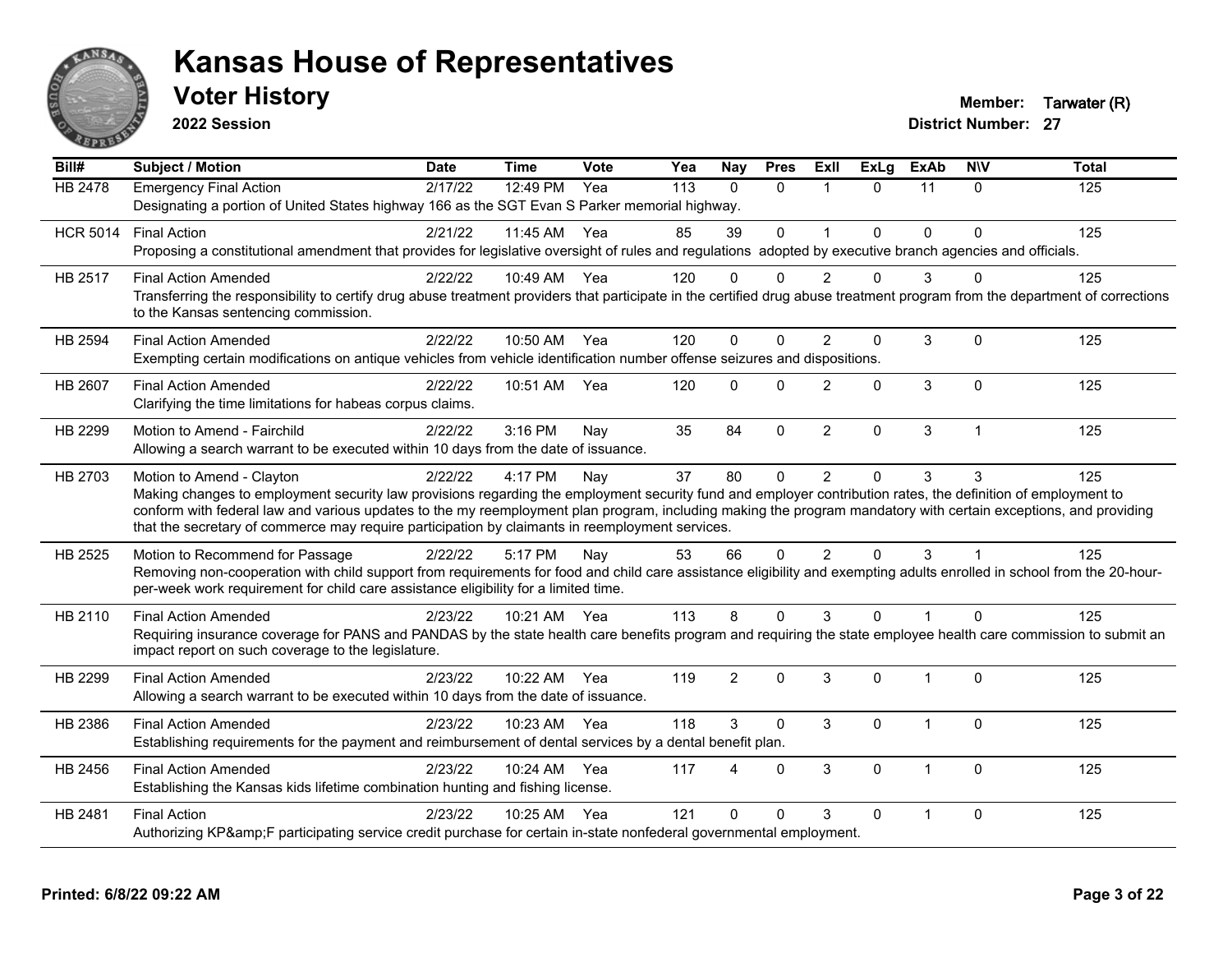

**2022 Session**

**Voter History Member: Tarwater (R)** 

| Bill#          | <b>Subject / Motion</b>                                                                                                                                                                                                                                                                                                                                         | <b>Date</b> | <b>Time</b>  | Vote | Yea | <b>Nay</b>  | <b>Pres</b>  | <b>ExII</b> | <b>ExLg</b> | ExAb         | <b>NIV</b>   | <b>Total</b> |
|----------------|-----------------------------------------------------------------------------------------------------------------------------------------------------------------------------------------------------------------------------------------------------------------------------------------------------------------------------------------------------------------|-------------|--------------|------|-----|-------------|--------------|-------------|-------------|--------------|--------------|--------------|
| HB 2483        | <b>Final Action</b>                                                                                                                                                                                                                                                                                                                                             | 2/23/22     | 10:26 AM     | Yea  | 105 | 16          | $\Omega$     | 3           | 0           |              | $\Omega$     | 125          |
|                | Providing for the daughters of the American revolution distinctive license plate.                                                                                                                                                                                                                                                                               |             |              |      |     |             |              |             |             |              |              |              |
| HB 2496        | <b>Final Action</b>                                                                                                                                                                                                                                                                                                                                             | 2/23/22     | 10:27 AM     | Yea  | 121 | $\mathbf 0$ | $\mathbf{0}$ | 3           | $\Omega$    | $\mathbf 1$  | $\mathbf{0}$ | 125          |
|                | Enacting the uniform family law arbitration act.                                                                                                                                                                                                                                                                                                                |             |              |      |     |             |              |             |             |              |              |              |
| <b>HB 2508</b> | <b>Final Action</b>                                                                                                                                                                                                                                                                                                                                             | 2/23/22     | 10:28 AM     | Yea  | 115 | 6           | $\mathbf 0$  | 3           | $\mathbf 0$ | $\mathbf{1}$ | $\mathbf 0$  | 125          |
|                | Requiring retention of fingerprints by the Kansas bureau of investigation for participation in the federal rap back program.                                                                                                                                                                                                                                    |             |              |      |     |             |              |             |             |              |              |              |
| HB 2510        | <b>Final Action</b>                                                                                                                                                                                                                                                                                                                                             | 2/23/22     | 10:29 AM Yea |      | 120 |             | $\Omega$     | 3           | $\Omega$    |              | 0            | 125          |
|                | Updating certain investment limitation requirements to provide increased options for Kansas domiciled life insurance companies investing in equity interests and<br>preferred stock.                                                                                                                                                                            |             |              |      |     |             |              |             |             |              |              |              |
| HB 2515        | <b>Final Action</b>                                                                                                                                                                                                                                                                                                                                             | 2/23/22     | 10:30 AM Yea |      | 120 | $\mathbf 1$ | $\Omega$     | 3           | $\Omega$    | 1            | $\Omega$     | 125          |
|                | Creating a mechanism to seek relief from the Kansas offender registration act requirements for drug offenders and allowing expungement of offenses when such relief is<br>granted.                                                                                                                                                                              |             |              |      |     |             |              |             |             |              |              |              |
| HB 2516        | <b>Final Action</b>                                                                                                                                                                                                                                                                                                                                             | 2/23/22     | 10:32 AM Yea |      | 121 | $\mathbf 0$ | $\mathbf{0}$ | 3           | $\mathbf 0$ | $\mathbf{1}$ | $\mathbf{0}$ | 125          |
|                | Requiring an offender who raises error in such offender's criminal history calculation for the first time on appeal to show prejudicial error, requiring the journal entry<br>used to establish criminal history to be attached to the criminal history worksheet and authorizing the court to correct an illegal sentence while a direct appeal is<br>pending. |             |              |      |     |             |              |             |             |              |              |              |
| HB 2529        | <b>Final Action</b>                                                                                                                                                                                                                                                                                                                                             | 2/23/22     | 10:33 AM Yea |      | 120 |             | $\mathbf{0}$ | 3           | $\Omega$    |              | $\Omega$     | 125          |
|                | Allowing veteran license plate applicants to use either a DD214 form, a military veteran identification card or veteran health identification card for proof of veteran status.                                                                                                                                                                                 |             |              |      |     |             |              |             |             |              |              |              |
| HB 2547        | <b>Final Action Amended</b>                                                                                                                                                                                                                                                                                                                                     | 2/23/22     | 10:34 AM Yea |      | 120 |             | $\Omega$     | 3           | $\Omega$    |              | $\Omega$     | 125          |
|                | Authorizing technology-enabled fiduciary financial institution insurance companies within the captive insurance act and providing for the requirements and operations<br>thereof.                                                                                                                                                                               |             |              |      |     |             |              |             |             |              |              |              |
| HB 2559        | <b>Final Action Amended</b>                                                                                                                                                                                                                                                                                                                                     | 2/23/22     | 10:38 AM Yea |      | 83  | 37          | 1            | 3           | $\Omega$    |              | $\Omega$     | 125          |
|                | Creating the Kansas cotton boll weevil program and requiring the program to levy an assessment upon Kansas produced cotton and monitor and mitigate the risk of boll<br>weevils.                                                                                                                                                                                |             |              |      |     |             |              |             |             |              |              |              |
| HB 2563        | <b>Final Action Amended</b>                                                                                                                                                                                                                                                                                                                                     | 2/23/22     | 10:39 AM Yea |      | 113 | 8           | $\Omega$     | 3           | $\Omega$    | $\mathbf 1$  | $\Omega$     | 125          |
|                | Concerning the Kansas seed law and the commercial industrial hemp act; relating to labeling; seeds treated with certain substances; definitions; labeling; unlawful<br>actions; certain registrations; inspections; live plant dealers; and testing services.                                                                                                   |             |              |      |     |             |              |             |             |              |              |              |
| HB 2567        | <b>Final Action Amended</b>                                                                                                                                                                                                                                                                                                                                     | 2/23/22     | 10:41 AM Yea |      | 114 | 6           |              | 3           | $\Omega$    |              | $\mathbf{0}$ | 125          |
|                | Increasing certain registration and title fees on vehicles for services performed by county treasurers and the division of vehicles and decreasing certain fees related to<br>administrative costs and disposition of such fees.                                                                                                                                |             |              |      |     |             |              |             |             |              |              |              |
| HB 2568        | <b>Final Action</b>                                                                                                                                                                                                                                                                                                                                             | 2/23/22     | 10:43 AM     | Yea  | 118 | 3           | $\mathbf{0}$ | 3           | $\Omega$    |              | $\Omega$     | 125          |
|                | Amending the Kansas mortgage business act by providing for mortgage business work at remote locations, license and registration renewal or reinstatement<br>procedures, surety bond requirements and evidence of solvency and net worth and requiring notice when adding or closing branch offices.                                                             |             |              |      |     |             |              |             |             |              |              |              |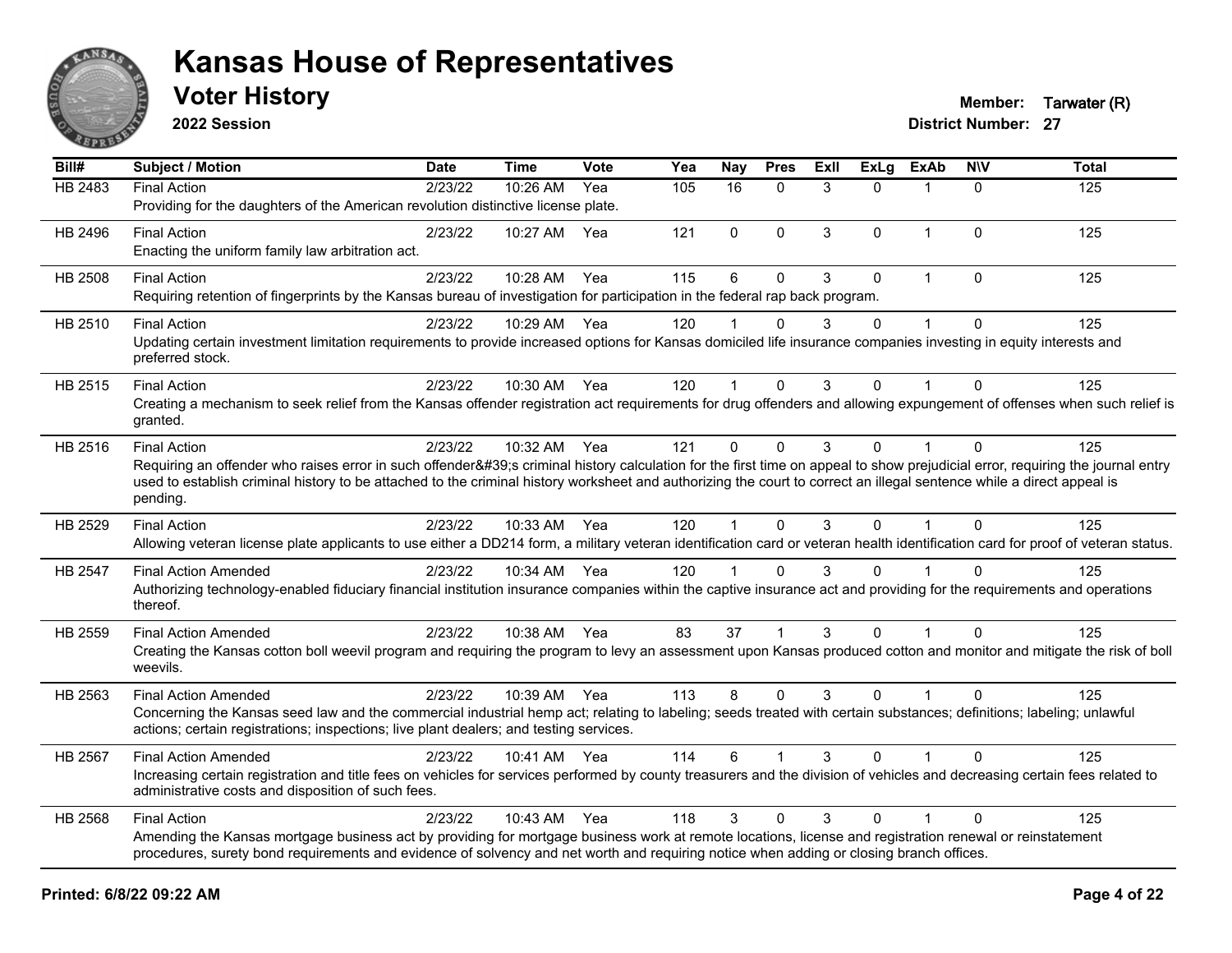

**2022 Session**

**Voter History Member: Tarwater (R)** 

| Bill#           | <b>Subject / Motion</b>                                                                                                                                                                                                                                            | <b>Date</b> | <b>Time</b> | Vote | Yea | Nay            | <b>Pres</b>  | ExII           | <b>ExLg</b>  | <b>ExAb</b>    | <b>NIV</b>     | <b>Total</b> |
|-----------------|--------------------------------------------------------------------------------------------------------------------------------------------------------------------------------------------------------------------------------------------------------------------|-------------|-------------|------|-----|----------------|--------------|----------------|--------------|----------------|----------------|--------------|
| <b>HB 2574</b>  | <b>Final Action</b>                                                                                                                                                                                                                                                | 2/23/22     | 10:43 AM    | Yea  | 121 | $\mathbf{0}$   | $\Omega$     | 3              | $\Omega$     |                | 0              | 125          |
|                 | Establishing a time limitation for awarding compensation for mental health counseling and increasing certain compensation award amounts by the crime victims<br>compensation board.                                                                                |             |             |      |     |                |              |                |              |                |                |              |
| HB 2579         | <b>Final Action Amended</b>                                                                                                                                                                                                                                        | 2/23/22     | 10:45 AM    | Nay  | 90  | 31             | $\Omega$     | 3              | $\Omega$     | $\mathbf{1}$   | $\mathbf{0}$   | 125          |
|                 | Requiring electronic filing of campaign reports by candidates for state office unless an exemption is granted for cause.                                                                                                                                           |             |             |      |     |                |              |                |              |                |                |              |
| HB 2595         | <b>Final Action</b>                                                                                                                                                                                                                                                | 2/23/22     | 10:46 AM    | Yea  | 121 | 0              | $\Omega$     | 3              | $\mathbf 0$  | $\mathbf 1$    | $\mathbf 0$    | 125          |
|                 | Making certain antique vehicle titling procedures applicable to vehicles having a model year of 1960 or later instead of 1950 or later.                                                                                                                            |             |             |      |     |                |              |                |              |                |                |              |
| <b>HB 2597</b>  | <b>Final Action</b>                                                                                                                                                                                                                                                | 2/23/22     | 10:47 AM    | Yea  | 116 | 5              | $\mathbf{0}$ | 3              | 0            | 1              | $\mathbf{0}$   | 125          |
|                 | Providing for four distinctive license plates for the Kansas department of wildlife and parks.                                                                                                                                                                     |             |             |      |     |                |              |                |              |                |                |              |
| HB 2608         | <b>Final Action</b>                                                                                                                                                                                                                                                | 2/23/22     | 10:48 AM    | Yea  | 117 | $\overline{4}$ | $\mathbf{0}$ | 3              | $\Omega$     |                | $\mathbf{0}$   | 125          |
|                 | Removing provisions authorizing criminal restitution to be enforced as a civil judgment and authorizing judicial districts to contract for collection services for criminal<br>restitution.                                                                        |             |             |      |     |                |              |                |              |                |                |              |
| HB 2633         | <b>Final Action Amended</b>                                                                                                                                                                                                                                        | 2/23/22     | 10:49 AM    | Yea  | 108 | 13             | $\Omega$     | 3              | $\mathbf{0}$ | $\mathbf{1}$   | $\mathbf{0}$   | 125          |
|                 | Providing for the city of Hutchinson distinctive license plate.                                                                                                                                                                                                    |             |             |      |     |                |              |                |              |                |                |              |
| HB 2654         | <b>Final Action</b>                                                                                                                                                                                                                                                | 2/23/22     | 10:50 AM    | Yea  | 121 | $\Omega$       | $\Omega$     | 3              | $\Omega$     | $\overline{1}$ | $\Omega$       | 125          |
|                 | Providing guidance to determine how offenders under the supervision of two or more supervision agency can have supervision consolidated into one agency.                                                                                                           |             |             |      |     |                |              |                |              |                |                |              |
| <b>HB 2688</b>  | <b>Final Action Amended</b>                                                                                                                                                                                                                                        | 2/23/22     | 10:52 AM    | Yea  | 116 | 5              | $\Omega$     | 3              | 0            |                | $\Omega$       | 125          |
|                 | Requiring that licensed farm wineries be issued a cereal malt beverage retailer license if the statutory requirements for such retailer license are satisfied.                                                                                                     |             |             |      |     |                |              |                |              |                |                |              |
| HB 2703         | <b>Final Action</b>                                                                                                                                                                                                                                                | 2/23/22     | 10:53 AM    | Yea  | 121 | $\Omega$       | $\Omega$     | 3              | 0            |                | $\Omega$       | 125          |
|                 | Making changes to employment security law provisions regarding the employment security fund and employer contribution rates, the definition of employment to                                                                                                       |             |             |      |     |                |              |                |              |                |                |              |
|                 | conform with federal law and various updates to the my reemployment plan program, including making the program mandatory with certain exceptions, and providing<br>that the secretary of commerce may require participation by claimants in reemployment services. |             |             |      |     |                |              |                |              |                |                |              |
| <b>HCR 5022</b> | <b>Final Action Amended</b>                                                                                                                                                                                                                                        | 2/23/22     | 10:56 AM    | Yea  | 97  | 24             | $\mathbf 0$  | 3              | 0            | $\mathbf 1$    | $\mathbf 0$    | 125          |
|                 | Proposing a constitutional amendment requiring that a sheriff be elected in each county; exception.                                                                                                                                                                |             |             |      |     |                |              |                |              |                |                |              |
| <b>HCR 5030</b> | <b>Emergency Final Action</b>                                                                                                                                                                                                                                      | 2/23/22     | 11:36 AM    | Yea  | 121 | $\Omega$       | $\Omega$     | 3              | $\Omega$     | $\mathbf{1}$   | $\mathbf{0}$   | 125          |
|                 | Recognizing the growing problem of antisemitism in the United States.                                                                                                                                                                                              |             |             |      |     |                |              |                |              |                |                |              |
| HB 2605         | <b>Emergency Final Action Amended</b>                                                                                                                                                                                                                              | 2/23/22     | 11:37 AM    | Yea  | 115 | 6              | $\Omega$     | 3              | 0            |                | $\Omega$       | 125          |
|                 | Increasing the rural population requirement maximum for the veterinary training program for rural Kansas and creating a food animal percentage requirement that may<br>be fulfilled in lieu thereof.                                                               |             |             |      |     |                |              |                |              |                |                |              |
| SB 358          | <b>Emergency Final Action</b>                                                                                                                                                                                                                                      | 3/2/22      | 11:40 AM    | Yea  | 121 | 0              | $\Omega$     | $\overline{2}$ | $\Omega$     | 1              | $\overline{1}$ | 125          |
|                 | Amending the public water supply project loan program's definition of "project" to remove the definition's current exclusion of projects that are<br>related to the diversion or transportation of water acquired through a water transfer.                        |             |             |      |     |                |              |                |              |                |                |              |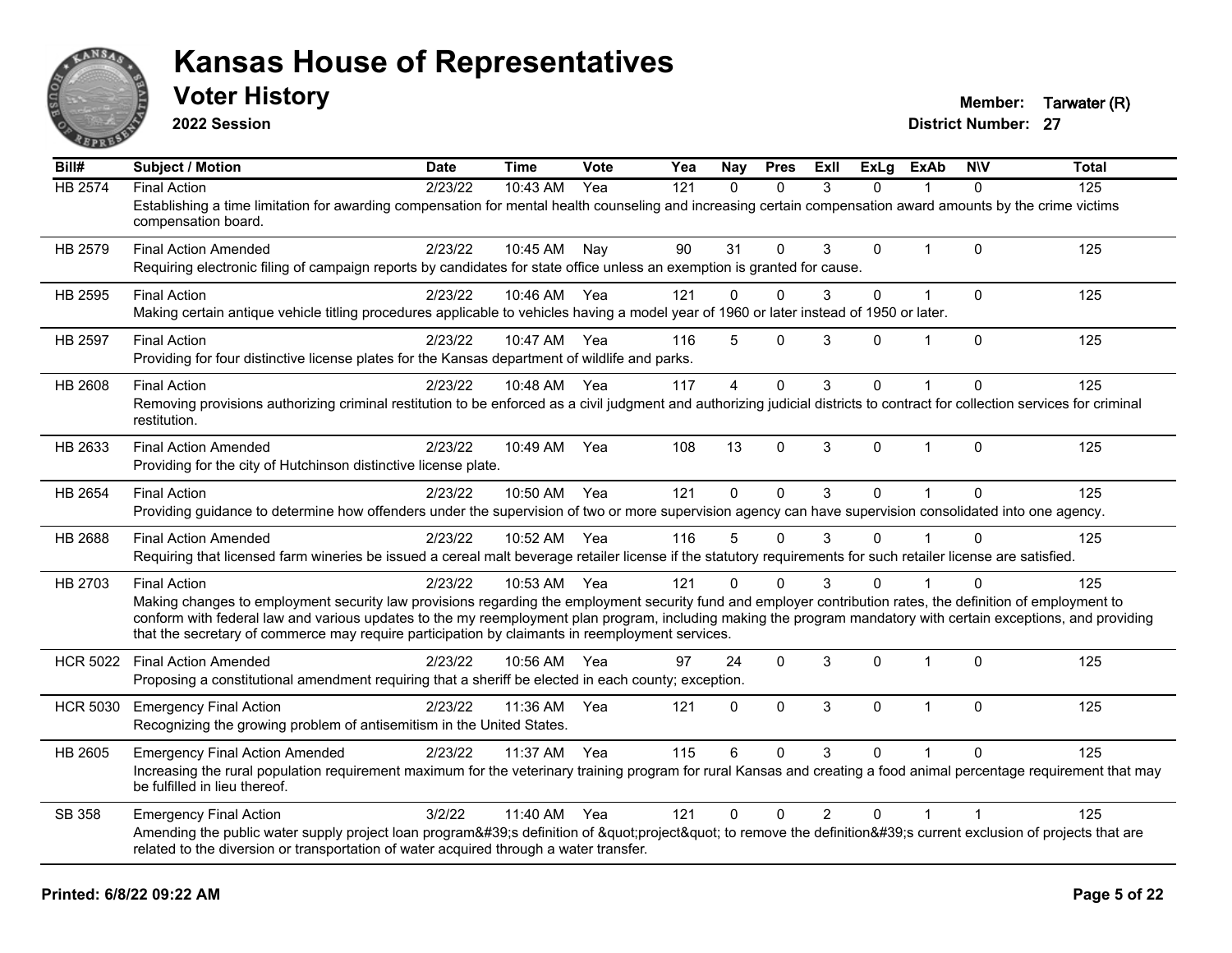

**2022 Session**

**Voter History Member: Tarwater (R)** 

| Bill#           | <b>Subject / Motion</b>                                                                                                                                                                                                                                                                                                                                                                                                                                             | <b>Date</b> | <b>Time</b> | Vote | Yea | Nay      | <b>Pres</b>    | ExII           | <b>ExLg</b> | <b>ExAb</b>    | <b>NIV</b>     | <b>Total</b> |
|-----------------|---------------------------------------------------------------------------------------------------------------------------------------------------------------------------------------------------------------------------------------------------------------------------------------------------------------------------------------------------------------------------------------------------------------------------------------------------------------------|-------------|-------------|------|-----|----------|----------------|----------------|-------------|----------------|----------------|--------------|
| SB 101          | EFA Sub Bill Amended                                                                                                                                                                                                                                                                                                                                                                                                                                                | 3/2/22      | 11:41 AM    | Nay  | 86  | 35       | $\Omega$       | $\mathfrak{p}$ | $\Omega$    |                |                | 125          |
|                 | House Substitute for SB 101 by Committee on Transportation - Approving the operation and use of electric-assisted bicycles and regulating the use thereof.                                                                                                                                                                                                                                                                                                          |             |             |      |     |          |                |                |             |                |                |              |
| SB 62           | <b>Emergency Final Action Amended</b>                                                                                                                                                                                                                                                                                                                                                                                                                               | 3/2/22      | 11:42 AM    | Yea  | 115 | 6        | $\Omega$       | $\overline{2}$ | $\Omega$    | $\mathbf{1}$   | -1             | 125          |
|                 | Amending the standards for school-administered vision screenings for students, establishing the Kansas children's vision health and school readiness commission<br>and allowing schools to maintain emergency albuterol kits.                                                                                                                                                                                                                                       |             |             |      |     |          |                |                |             |                |                |              |
| <b>HCR 5027</b> | Motion to Amend - Hoye                                                                                                                                                                                                                                                                                                                                                                                                                                              | 3/8/22      | 12:06 PM    | Nav  | 35  | 84       | $\overline{1}$ | 2              | $\Omega$    | $\mathbf 1$    | $\overline{2}$ | 125          |
|                 | Applying to the Congress of the United States to call a convention of the states.                                                                                                                                                                                                                                                                                                                                                                                   |             |             |      |     |          |                |                |             |                |                |              |
| <b>HCR 5027</b> | Motion to Amend - Houser                                                                                                                                                                                                                                                                                                                                                                                                                                            | 3/8/22      | 12:23 PM    | Nav  | 64  | 53       | $\mathbf 0$    | $\overline{2}$ | $\Omega$    | $\overline{2}$ | $\overline{4}$ | 125          |
|                 | Applying to the Congress of the United States to call a convention of the states.                                                                                                                                                                                                                                                                                                                                                                                   |             |             |      |     |          |                |                |             |                |                |              |
| <b>HCR 5027</b> | Motion to Amend - Ruiz, S.                                                                                                                                                                                                                                                                                                                                                                                                                                          | 3/8/22      | 12:50 PM    | Nav  | 33  | 83       | $\mathbf 0$    | $\overline{2}$ | 0           | $\overline{2}$ | 5              | 125          |
|                 | Applying to the Congress of the United States to call a convention of the states.                                                                                                                                                                                                                                                                                                                                                                                   |             |             |      |     |          |                |                |             |                |                |              |
| <b>HCR 5027</b> | Motion to Recommend for Passage                                                                                                                                                                                                                                                                                                                                                                                                                                     | 3/8/22      | 1:31 PM     | Yea  | 78  | 42       | $\mathbf{0}$   | $\overline{2}$ | $\Omega$    | $\overline{2}$ | $\overline{1}$ | 125          |
|                 | Applying to the Congress of the United States to call a convention of the states.                                                                                                                                                                                                                                                                                                                                                                                   |             |             |      |     |          |                |                |             |                |                |              |
| HB 2710         | <b>Final Action</b>                                                                                                                                                                                                                                                                                                                                                                                                                                                 | 3/9/22      | $11:13$ AM  | Yea  | 116 | 3        | $\Omega$       | $\overline{A}$ | 0           | $\overline{2}$ | $\Omega$       | 125          |
|                 | Increasing the percentage of alcohol by volume allowed to not more than 16% for domestic table wine and the domestic fortified wine threshold to more than 16%<br>alcohol by volume.                                                                                                                                                                                                                                                                                |             |             |      |     |          |                |                |             |                |                |              |
| HB 2548         | <b>Final Action Amended</b>                                                                                                                                                                                                                                                                                                                                                                                                                                         | 3/9/22      | $11:14$ AM  | Yea  | 116 | 3        | $\Omega$       | 4              | 0           | 2              | $\Omega$       | 125          |
|                 | Implementing additional reporting requirements for informational technology projects and state agencies and requiring additional information technology security training<br>and status reports.                                                                                                                                                                                                                                                                    |             |             |      |     |          |                |                |             |                |                |              |
| <b>HCR 5027</b> | <b>Final Action Amended</b>                                                                                                                                                                                                                                                                                                                                                                                                                                         | 3/9/22      | 11:22 AM    | Yea  | 76  | 43       | $\Omega$       | 4              | $\Omega$    | 2              | $\Omega$       | 125          |
|                 | Applying to the Congress of the United States to call a convention of the states.                                                                                                                                                                                                                                                                                                                                                                                   |             |             |      |     |          |                |                |             |                |                |              |
| SB 421          | Motion to Amend - Xu                                                                                                                                                                                                                                                                                                                                                                                                                                                | 3/9/22      | 12:22 PM    | Nay  | 38  | 79       | $\Omega$       | 4              | $\Omega$    | $\overline{2}$ | $\overline{2}$ | 125          |
|                 | Transferring \$253,866,022 from the state general fund to the Kansas public employees retirement fund during fiscal year 2022 and eliminating certain level-dollar<br>KPERS employer contribution payments.                                                                                                                                                                                                                                                         |             |             |      |     |          |                |                |             |                |                |              |
| SB <sub>2</sub> | <b>Emergency Final Action Amended</b>                                                                                                                                                                                                                                                                                                                                                                                                                               | 3/9/22      | 1:18 PM     | Yea  | 87  | 31       | $\Omega$       | $\overline{4}$ | $\Omega$    | $\mathcal{P}$  | $\overline{1}$ | 125          |
|                 | Allowing consumption of beer, wine or other alcoholic liquor on theKansas state fairgrounds; increasing the number of temporary permits an applicantmay receive from<br>four to 12 permits per year; limiting what cities, counties ortownships may charge for a temporary permit to not more than \$25 per day; andcrediting a portion of moneys<br>collected from the liquor drink tax and theliquor enforcement tax to the state fair capital improvements fund. |             |             |      |     |          |                |                |             |                |                |              |
| HB 2462         | <b>Emergency Final Action</b>                                                                                                                                                                                                                                                                                                                                                                                                                                       | 3/9/22      | $1:19$ PM   | Yea  | 118 | $\Omega$ | O              |                | $\Omega$    | $\overline{2}$ | $\overline{1}$ | 125          |
|                 | Removing the standing committee membership requirements for members of the joint committee on state-tribal relations.                                                                                                                                                                                                                                                                                                                                               |             |             |      |     |          |                |                |             |                |                |              |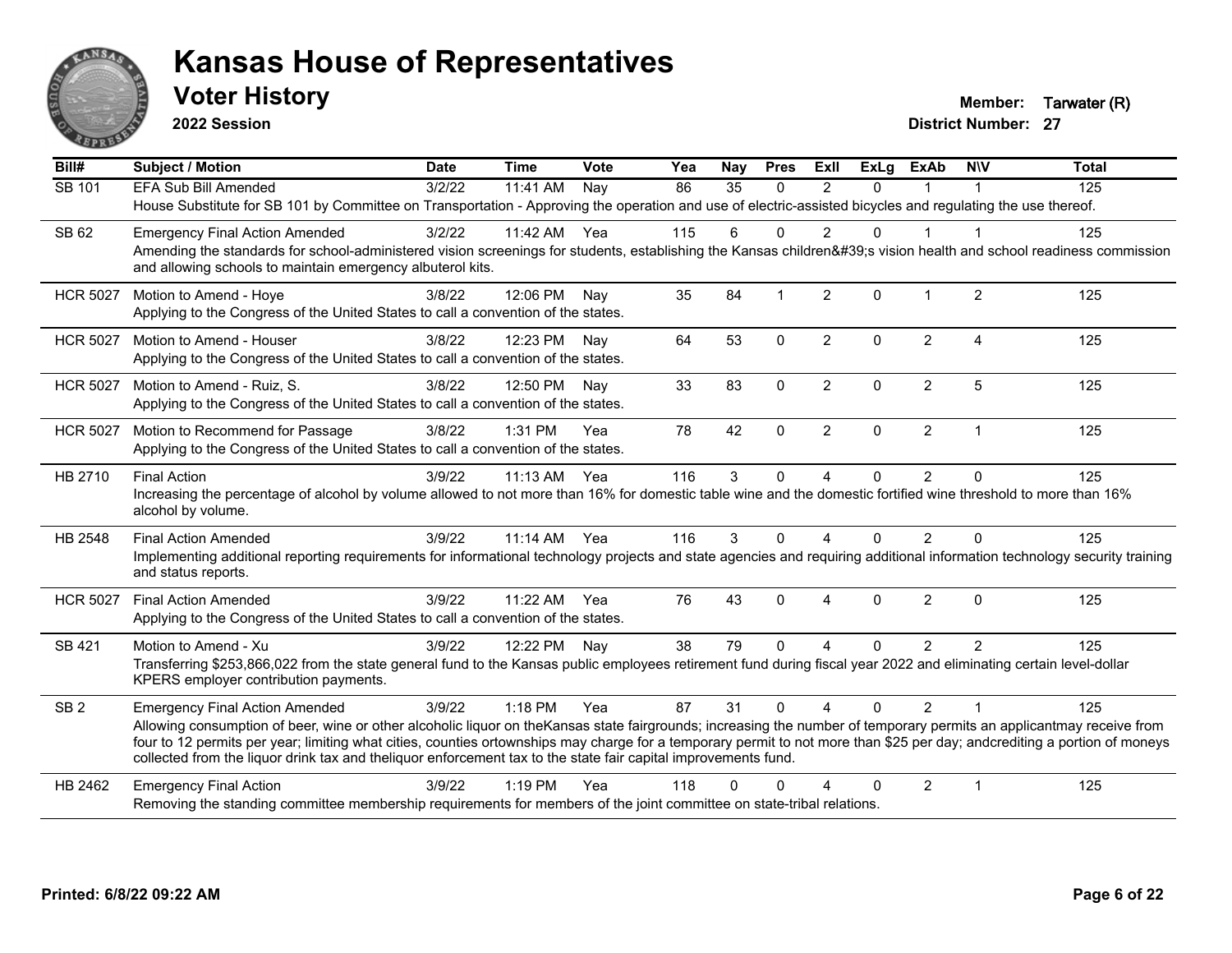

**2022 Session**

**Voter History Member: Tarwater (R)** 

| $\overline{BiII#}$ | <b>Subject / Motion</b>                                                                                                                                                                                                                                                                                                                                                                                                                                                                                                                                                                                                      | <b>Date</b> | <b>Time</b> | Vote | Yea | Nay            | <b>Pres</b>  | ExII                     | <b>ExLg</b> | <b>ExAb</b>    | <b>NIV</b>   | <b>Total</b> |
|--------------------|------------------------------------------------------------------------------------------------------------------------------------------------------------------------------------------------------------------------------------------------------------------------------------------------------------------------------------------------------------------------------------------------------------------------------------------------------------------------------------------------------------------------------------------------------------------------------------------------------------------------------|-------------|-------------|------|-----|----------------|--------------|--------------------------|-------------|----------------|--------------|--------------|
| <b>SB 421</b>      | <b>Emergency Final Action Amended</b><br>Transferring \$1,000,000,000 from the state general fund to the Kansas public employees retirement fund during fiscal year 2022 and eliminating certain level-dollar<br>KPERS employer contribution payments.                                                                                                                                                                                                                                                                                                                                                                       | 3/9/22      | 1:20 PM     | Yea  | 113 | 5              | $\Omega$     | $\boldsymbol{\Lambda}$   | $\Omega$    | $\mathfrak{p}$ |              | 125          |
| <b>SB 286</b>      | <b>EFA Sub Bill Amended</b><br>House Substitute for Substitute for SB 286 - Continuing the governmental response to the COVID-19 pandemic in Kansas by extending the expanded use of<br>telemedicine, the suspension of certain requirements related to medical care facilities and immunity from civil liability for certain healthcare providers, certain persons<br>conducting business in this state and covered facilities for COVID-19 claims until January 20, 2023, creating the crime of interference with the conduct of a hospital and<br>increasing the criminal penalties for battery of a healthcare provider. | 3/9/22      | 1:23 PM     | Yea  | 102 | 17             | $\Omega$     | $\lambda$                | 0           | $\overline{2}$ | $\Omega$     | 125          |
| HB 2466            | EFA Sub Bill<br>Substitute for HB 2466 by Committee on Education - Establishing the promoting advancement in computing knowledge act to increase the availability of computer<br>science education in Kansas schools.                                                                                                                                                                                                                                                                                                                                                                                                        | 3/9/22      | 1:24 PM     | Yea  | 115 | 4              | $\Omega$     | $\boldsymbol{\Lambda}$   | $\Omega$    | $\overline{2}$ | $\Omega$     | 125          |
| HB 2541            | <b>Final Action</b><br>Crediting docket fees to the state general fund instead of the judicial branch docket fee fund; crediting marriage license fees and drivers'; license reinstatement fees to<br>the state general fund instead of the judicial branch nonjudicial salary adjustment fund.                                                                                                                                                                                                                                                                                                                              | 3/16/22     | 11:15 AM    | Yea  | 111 | 12             | $\mathbf 0$  | $\overline{2}$           | 0           | $\Omega$       | $\Omega$     | 125          |
| HB 2582            | <b>Final Action Amended</b><br>Directing the Kansas department for children and families to share certain information with investigating law enforcement agencies.                                                                                                                                                                                                                                                                                                                                                                                                                                                           | 3/16/22     | $11:16$ AM  | Yea  | 122 | $\mathbf 1$    | $\mathbf{0}$ | $\overline{2}$           | 0           | $\mathbf 0$    | $\Omega$     | 125          |
| HB 2674            | <b>Final Action Amended</b><br>Requiring a forfeiture of an appearance bond to be set aside in certain circumstances.                                                                                                                                                                                                                                                                                                                                                                                                                                                                                                        | 3/16/22     | 11:17 AM    | Yea  | 121 | $\overline{2}$ | $\mathbf{0}$ | $\overline{2}$           | $\Omega$    | $\mathbf 0$    | $\Omega$     | 125          |
| HB 2676            | <b>Final Action Amended</b><br>Authorizing counties to create a code inspection and enforcement fund and expanding the scope of the equipment reserve fund to include other computer and electronic<br>technologies.                                                                                                                                                                                                                                                                                                                                                                                                         | 3/16/22     | 11:18 AM    | Yea  | 112 | 11             | $\mathbf 0$  | $\overline{2}$           | $\Omega$    | $\Omega$       | $\mathbf{0}$ | 125          |
| <b>HCR 5032</b>    | <b>Final Action</b><br>Honoring Ukrainians fighting against the Russian invasion.                                                                                                                                                                                                                                                                                                                                                                                                                                                                                                                                            | 3/16/22     | 11:20 AM    | Yea  | 119 | 4              | $\Omega$     | $\overline{2}$           | 0           | $\Omega$       | $\Omega$     | 125          |
| HB 2528            | <b>Final Action Amended</b><br>Removing inflatable devices that are owned and operated by a nonprofit organization from the requirements of the Kansas amusement ride act.                                                                                                                                                                                                                                                                                                                                                                                                                                                   | 3/17/22     | 11:21 AM    | Yea  | 86  | 34             | $\Omega$     | $\boldsymbol{\Lambda}$   | $\Omega$    | $\Omega$       |              | 125          |
| SB 335             | <b>Final Action</b><br>Exempting certain business entities that provide health insurance in the state but are not subject to the jurisdiction of the commissioner of insurance from payment of the<br>annual premium tax.                                                                                                                                                                                                                                                                                                                                                                                                    | 3/17/22     | 11:22 AM    | Yea  | 120 | $\mathbf{0}$   | $\mathbf{0}$ | $\boldsymbol{\varDelta}$ | $\Omega$    | $\Omega$       |              | 125          |
| SB 348             | <b>Final Action Amended</b><br>Exempting the practice of threading from the practice of cosmetology.                                                                                                                                                                                                                                                                                                                                                                                                                                                                                                                         | 3/17/22     | 11:23 AM    | Yea  | 110 | 10             | $\Omega$     | $\boldsymbol{\Lambda}$   | $\Omega$    | $\mathbf{0}$   | $\mathbf{1}$ | 125          |
| SB 392             | <b>Final Action</b><br>Terminating the transfer of remaining unencumbered moneys in the securities act fee fund exceeding \$50,000 to the state general fund.                                                                                                                                                                                                                                                                                                                                                                                                                                                                | 3/17/22     | 11:24 AM    | Yea  | 120 | $\Omega$       | $\Omega$     | $\boldsymbol{\Lambda}$   | 0           | $\Omega$       | -1           | 125          |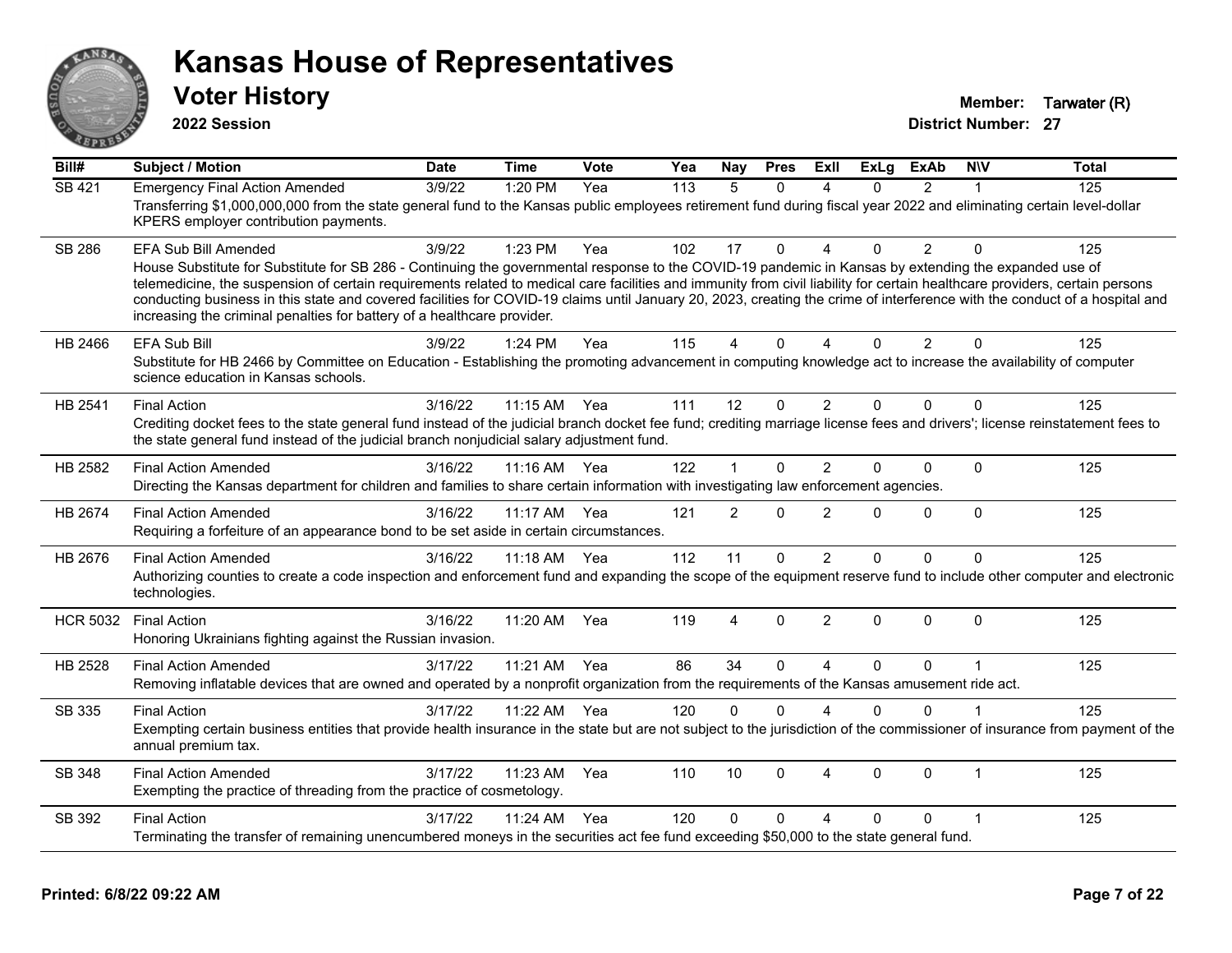

**2022 Session**

**Voter History Member: Tarwater (R)** 

| Bill#          | <b>Subject / Motion</b>                                                                                                                                                                                                                                                                                                                        | <b>Date</b> | <b>Time</b> | Vote | Yea | <b>Nay</b>     | <b>Pres</b>  | <b>ExII</b>            | <b>ExLg</b> | <b>ExAb</b>    | <b>NIV</b>  | <b>Total</b> |
|----------------|------------------------------------------------------------------------------------------------------------------------------------------------------------------------------------------------------------------------------------------------------------------------------------------------------------------------------------------------|-------------|-------------|------|-----|----------------|--------------|------------------------|-------------|----------------|-------------|--------------|
| <b>HB 2712</b> | <b>Emergency Final Action</b><br>Establishing the Kansas commission for the United States semiquincentennial.                                                                                                                                                                                                                                  | 3/17/22     | $11:47$ AM  | Yea  | 119 | $\mathbf{1}$   | $\mathbf{0}$ | $\boldsymbol{\Lambda}$ | $\Omega$    | $\Omega$       | $\mathbf 1$ | 125          |
| <b>SB 408</b>  | <b>Emergency Final Action Amended</b><br>Increasing the criminal penalties for multiple thefts of mail.                                                                                                                                                                                                                                        | 3/17/22     | 11:48 AM    | Yea  | 117 | 3              | $\mathbf{0}$ | $\boldsymbol{\Lambda}$ | 0           | $\Omega$       | 1           | 125          |
| SB 400         | EFA Sub Bill<br>Substitute for SB 400 by Committee on Financial Institutions and Insurance - Updating certain requirements and conditions relating to the creation, modification and<br>termination of trusts in the Kansas uniform trust code and updating the definition of-áresident trust for tax purposes.                                | 3/17/22     | 11:49 AM    | Yea  | 120 | $\Omega$       | $\Omega$     | $\lambda$              | $\Omega$    | $\Omega$       |             | 125          |
| SB 366         | <b>Emergency Final Action Amended</b><br>Specifying that the crime of burglary includes, without authority, entering into or remaining within any locked or secured portion of any dwelling, building or other<br>structure, with intent to commit another crime therein.                                                                      | 3/17/22     | 11:50 AM    | Yea  | 120 | $\Omega$       | $\Omega$     | 4                      | $\Omega$    | $\Omega$       |             | 125          |
| SB 313         | <b>Emergency Final Action Amended</b><br>Designating a portion of United States highway 69 as the Senator Tom R Van Sickle memorial highway.                                                                                                                                                                                                   | 3/21/22     | 3:39 PM     | Yea  | 122 | $\mathbf{0}$   | $\mathbf{0}$ | 2                      | 0           |                | $\Omega$    | 125          |
| <b>SB 448</b>  | <b>Emergency Final Action</b><br>Adopting the national association of insurance commissioner's amendments to the unfair trade practices act excluding commercial property and casualty insurance<br>producers, brokers and insurers from prohibitions on giving rebates as an inducement to sales.                                             | 3/21/22     | 3:40 PM     | Yea  | 122 | $\Omega$       | $\mathbf{0}$ | $\overline{2}$         | $\Omega$    |                | $\Omega$    | 125          |
| SB 300         | EFA Sub Bill<br>Substitute for SB 300 by Committee on Judiciary GÇô Amending the Kansas racketeer influenced and corrupt organization act to add a person who has engaged in<br>identity theft or identity fraud to the definition of "covered person" and add identity theft and identity fraud to the definition of "racketeering activity". | 3/21/22     | 3:41 PM     | Yea  | 121 |                | $\Omega$     | $\mathfrak{p}$         | $\Omega$    |                | $\Omega$    | 125          |
| SB 261         | EFA Sub Bill<br>Substitute for SB 261 by Committee on Agriculture -- Prohibiting the use of identifiable meat terms on the labels of meat analogs when such labels do not include proper<br>qualifying language to indicate that such products do not contain meat.                                                                            | 3/21/22     | 3:43 PM     | Yea  | 96  | 26             | $\Omega$     | $\mathfrak{p}$         | $\Omega$    |                | $\Omega$    | 125          |
| <b>SB 417</b>  | <b>Emergency Final Action</b><br>Establishing minimum and maximum permit renewal fees for certain solid waste disposal areas and processing facilities.                                                                                                                                                                                        | 3/21/22     | 3:44 PM     | Yea  | 120 | $\overline{2}$ | $\Omega$     | $\mathfrak{p}$         | 0           | $\overline{1}$ | $\mathbf 0$ | 125          |
| HB 2644        | <b>Emergency Final Action</b><br>Designating the Sandhill plum as the official state fruit.                                                                                                                                                                                                                                                    | 3/21/22     | 3:46 PM     | Yea  | 115 | 7              | $\Omega$     | 2                      | 0           | 1              | $\Omega$    | 125          |
| <b>HB 2447</b> | EFA Sub Bill<br>Permitting testimony to be presented using a two-way electronic audio-video communication device during a preliminary hearing.                                                                                                                                                                                                 | 3/21/22     | 3:47 PM     | Yea  | 120 | $\overline{2}$ | $\mathbf{0}$ | $\overline{2}$         | $\Omega$    |                | $\Omega$    | 125          |
| <b>SB 200</b>  | <b>Emergency Final Action Amended</b><br>Expanding the pharmacist's scope of practice to include initiation of therapy for influenza, strep throat or urinary tract infection, pursuant to a statewide protocol adopted<br>by the collaborative drug therapy management advisory committee.                                                    | 3/21/22     | 3:48 PM     | Yea  | 119 | 3              | $\Omega$     | $\mathcal{P}$          | ∩           |                | $\Omega$    | 125          |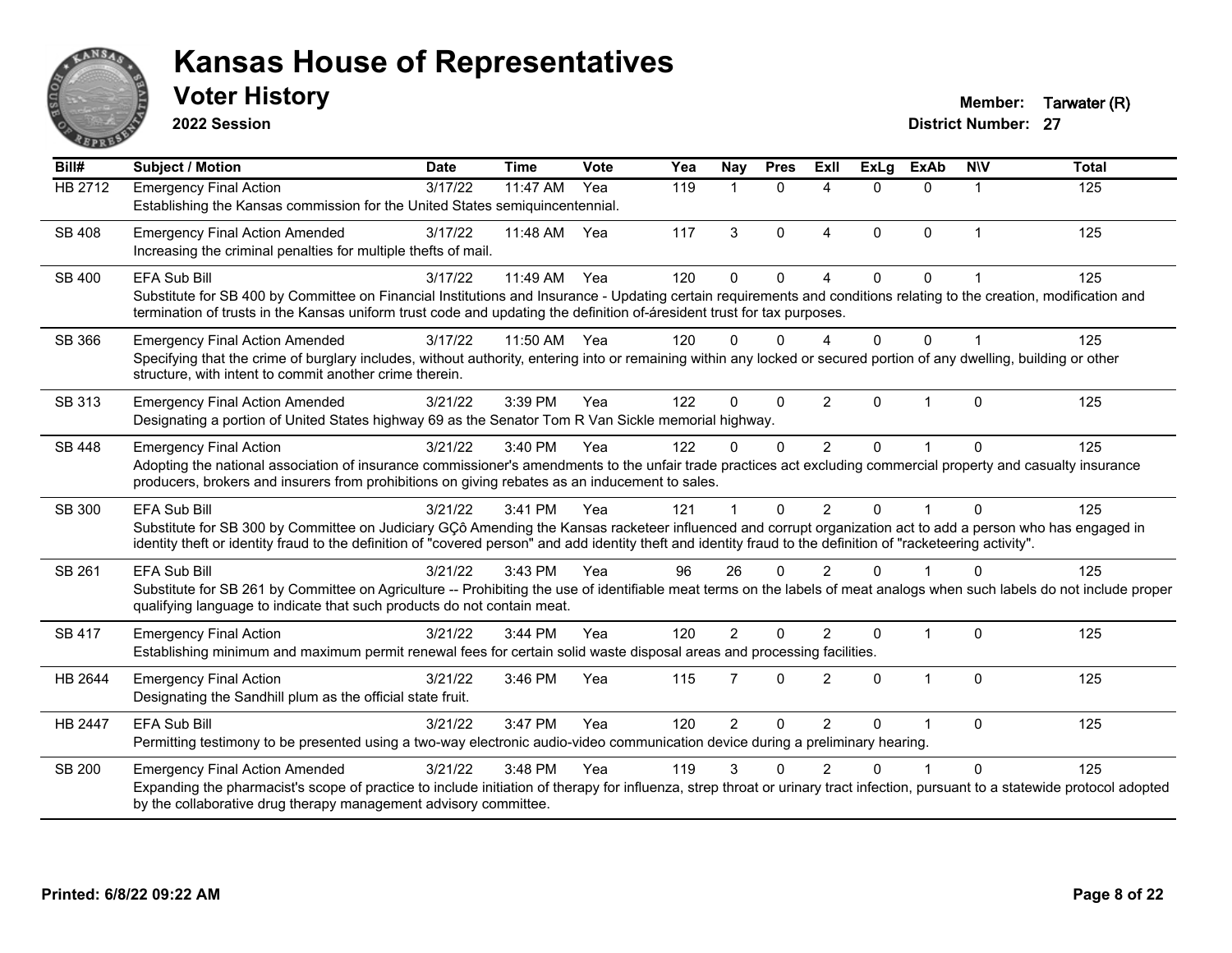

**2022 Session**

**District Number: 27 Voter History Music Contract Contract Contract Contract Contract Contract Contract Contract Contract Contract Contract Contract Contract Contract Contract Contract Contract Contract Contract Contract Contract Contract C** 

**Bill# Subject / Motion Date Time Vote Yea Nay Pres Exll ExLg ExAb N\V Total** SB 336 Emergency Final Action 3/21/22 3:49 PM Yea 121 1 0 2 0 1 0 125 Updating certain investment limitation requirements to provide increased options for Kansas domiciled life insurance companies investing in equity interests and preferred stock. HB 2253 Emergency Final Action Amended 3/21/22 3:50 PM Yea 121 1 0 2 0 1 0 125 Updating certain provisions of the prescription monitoring program act relating to program data, storage and access, increasing the membership of the advisory committee and providing for setup and annual maintenance fees for program data integration. HB 2632 Emergency Final Action 2012 3/21/22 3:52 PM Nay 30 27 0 2 0 1 0 125 Requiring a referral of an alleged victim of child abuse or neglect for a examination as part of an investigation, creating a program in the department of health and environment to provide training and payment and defining child abuse review and evaluation providers, networks, examinations and referrals and child abuse medical resource centers.&amp:nbsp: SB 346 Emergency Final Action Amended 3/21/22 3:53 PM Yea 119 3 0 2 0 1 0 125 Allowing for the on-farm retail sale of milk and milk products, authorizing the secretary of agriculture to declare an imminent health hazard, extending certain milk and dairy license fees and establishing certain standards for milk. SB 141 Emergency Final Action 2002 125 3/21/22 3:54 PM Yea 3122 0 0 2 0 1 0 125 Enacting the Kansas uniform directed trust act. SB 343 Emergency Final Action Amended 3/21/22 3:55 PM Yea 122 0 0 2 0 1 0 125 Updating the term "hearing impaired"; to "hard of hearing"; in statutes related to persons with hearing loss. SB 446 Emergency Final Action Amended 3/21/22 3:56 PM Yea 122 0 0 2 0 1 0 125 Designating bridges on U.S. highway 166 and K-66 highway as Veterans Memorial Bridge. SB 483 Emergency Final Action 3/21/22 3:57 PM Yea 122 0 0 2 0 1 0 125 Increasing criminal penalties for theft and criminal damage to property involving remote service units such as automated cash dispensing machines and automated teller machines. SB 19 EFA Sub Bill 3/21/22 3:58 PM Nay 114 8 0 2 0 1 0 125 House Substitute for SB 19 by Committee on Energy, Utilities and Telecommunications - Implementing the 988 suicide prevention and mental health crisis hotline in Kansas. HB 2600 Emergency Final Action Amended 3/21/22 4:00 PM Yea 122 0 0 2 0 1 0 125 Authorizing the state board of regents on behalf of Emporia state university to sell certain real property in the city of Emporia, Lyon county, Kansas; the university of Kansas to exchange and convey certain real property in Douglas county, Kansas, and to accept certain real property in Douglas county, Kansas, from the Kansas university endowment association; Kansas state university to sell certain real property in Riley county and Cherokee county, Kansas, and Douglas county, Nebraska; and Pittsburg state university to sell certain real property in the city of Pittsburg, Crawford county, Kansas. SB 215 Emergency Final Action Amended 3/21/22 4:01 PM Yea 122 0 0 2 0 1 0 125 Transferring the authority for postsecondary driver's education programs and driver training schools from the state board of regents to the department of revenue.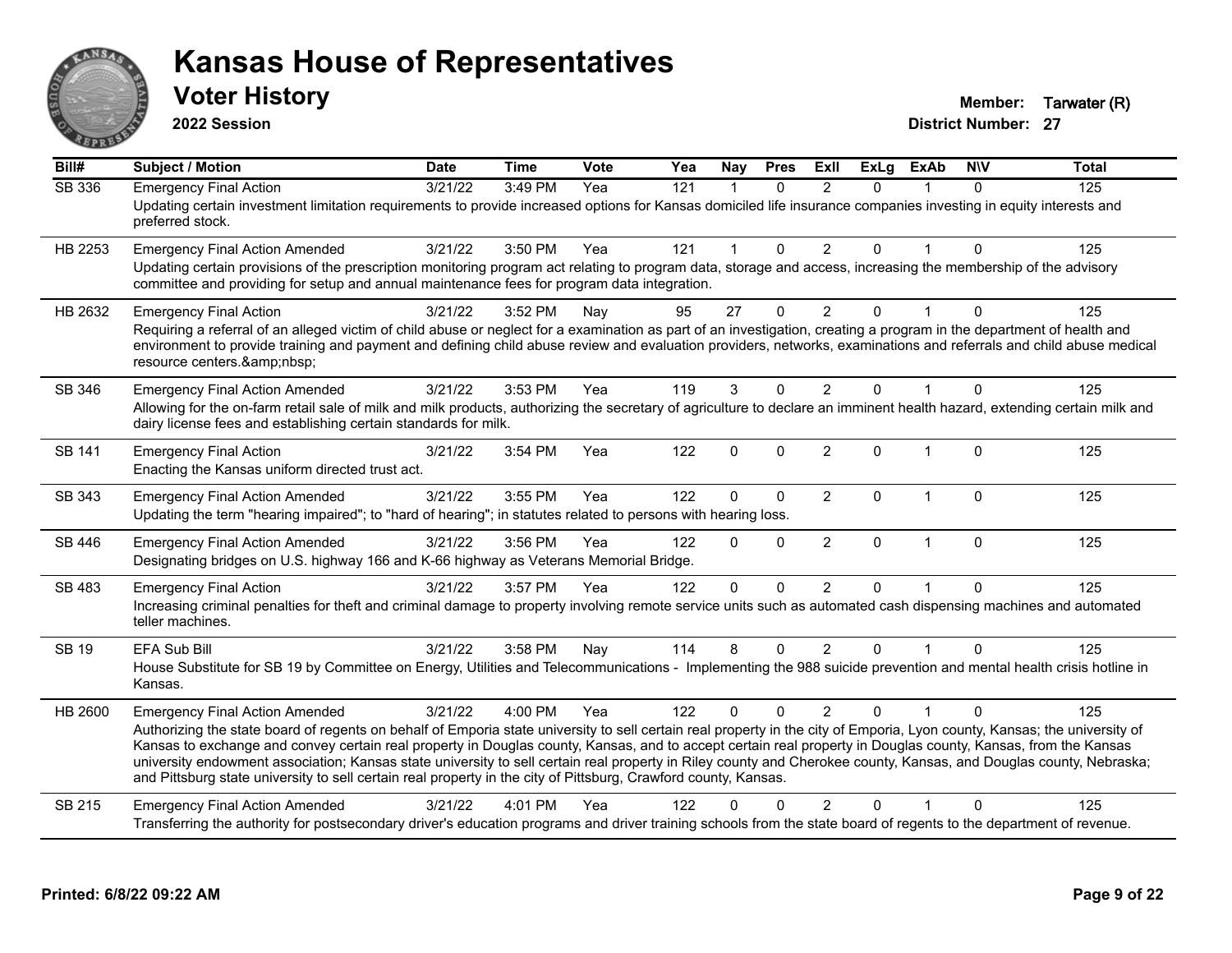

**2022 Session**

**Voter History Member: Tarwater (R)** 

| Bill#        | Subject / Motion                                                                                                                                                                                                                                                                | <b>Date</b> | <b>Time</b>  | <b>Vote</b> | Yea | Nay          | <b>Pres</b>  | Exll                    | <b>ExLg</b>    | <b>ExAb</b>    | <b>NIV</b> | <b>Total</b> |
|--------------|---------------------------------------------------------------------------------------------------------------------------------------------------------------------------------------------------------------------------------------------------------------------------------|-------------|--------------|-------------|-----|--------------|--------------|-------------------------|----------------|----------------|------------|--------------|
| <b>SB 28</b> | <b>EFA Sub Bill</b>                                                                                                                                                                                                                                                             | 3/21/22     | 4:02 PM      | Nay         | 120 | 2            | $\Omega$     | 2                       | $\Omega$       |                | $\Omega$   | 125          |
|              | House Substitute for SB 28 by Committee on Insurance and Pensions - Enacting the pharmacy benefits manager licensure act and requiring licensure rather than<br>registration of such entities.                                                                                  |             |              |             |     |              |              |                         |                |                |            |              |
| SB 419       | <b>Emergency Final Action</b>                                                                                                                                                                                                                                                   | 3/21/22     | 4:03 PM      | Yea         | 122 | 0            | $\Omega$     | 2                       | $\Omega$       |                | $\Omega$   | 125          |
|              | Allowing certain employees from the department of corrections to attend the Kansas law enforcement training center and including special agents of the department of<br>corrections in the definition of law enforcement officer under the Kansas law enforcement training act. |             |              |             |     |              |              |                         |                |                |            |              |
| SB 440       | <b>Emergency Final Action</b>                                                                                                                                                                                                                                                   | 3/21/22     | 4:04 PM      | Yea         | 121 | $\mathbf{0}$ | $\mathbf 0$  | $\overline{2}$          | $\overline{0}$ | 1              |            | 125          |
|              | Establishing when an occupational therapist may treat a patient without referral from a physician and requiring occupational therapists to maintain professional liability<br>insurance.                                                                                        |             |              |             |     |              |              |                         |                |                |            |              |
| SB 34        | EFA Sub Bill Amended                                                                                                                                                                                                                                                            | 3/21/22     | 4:06 PM      | Yea         | 88  | 34           | $\Omega$     | $\overline{2}$          | 0              |                | $\Omega$   | 125          |
|              | Substitute for SB 34 by Committee on Federal and State Affairs - Requiring review of administrative rules and regulations every five years.                                                                                                                                     |             |              |             |     |              |              |                         |                |                |            |              |
| SB 453       | <b>Emergency Final Action Amended</b>                                                                                                                                                                                                                                           | 3/21/22     | 4:07 PM      | Yea         | 122 | $\mathbf{0}$ | $\Omega$     | 2                       | $\Omega$       |                | $\Omega$   | 125          |
|              | Requiring adult care home certified aides who take training courses to demonstrate certain skills to successfully complete such training courses and requiring licensed<br>nurses to teach and evaluate such training courses.                                                  |             |              |             |     |              |              |                         |                |                |            |              |
| SB 330       | <b>Emergency Final Action</b><br>Authorizing the construction of a memorial honoring Kansas gold star families.                                                                                                                                                                 | 3/21/22     | 4:08 PM      | Yea         | 122 | $\mathbf{0}$ | $\mathbf{0}$ | $\overline{2}$          | 0              | $\mathbf{1}$   | $\Omega$   | 125          |
| SB 331       | <b>Emergency Final Action Amended</b>                                                                                                                                                                                                                                           | 3/21/22     | 4:09 PM      | Yea         | 121 | $\mathbf{1}$ | $\mathbf 0$  | $\overline{2}$          | $\Omega$       | $\overline{1}$ | $\Omega$   | 125          |
|              | Updating the version of risk-based capital instructions in effect.                                                                                                                                                                                                              |             |              |             |     |              |              |                         |                |                |            |              |
| SB 451       | <b>Emergency Final Action Amended</b>                                                                                                                                                                                                                                           | 3/21/22     | 4:10 PM      | Yea         | 122 | $\mathbf 0$  | $\mathbf 0$  | 2                       | $\mathbf{0}$   | 1              | $\Omega$   | 125          |
|              | Requiring an individual to maintain enrollment on a tribal membership roll to receive a free permanent hunting license.                                                                                                                                                         |             |              |             |     |              |              |                         |                |                |            |              |
| SB 479       | <b>Emergency Final Action Amended</b>                                                                                                                                                                                                                                           | 3/21/22     | 4:11 PM      | Yea         | 122 | $\Omega$     | $\Omega$     | $\mathfrak{p}$          | $\Omega$       |                | $\Omega$   | 125          |
|              | Authorizing a permanent memorial commemorating the Kansas suffragist movement to be placed in the state capitol and establishing the Kansas suffragist memorial<br>fund.                                                                                                        |             |              |             |     |              |              |                         |                |                |            |              |
| HB 2734      | <b>Emergency Final Action</b>                                                                                                                                                                                                                                                   | 3/21/22     | 4:12 PM      | Yea         | 122 | $\mathbf{0}$ | $\mathbf{0}$ | 2                       | $\Omega$       |                | $\Omega$   | 125          |
|              | Reinstating the social worker applicant option for board-approved postgraduate supervised experience and allowing master's and clinical level licensees to take the<br>baccalaureate addiction counselor test.                                                                  |             |              |             |     |              |              |                         |                |                |            |              |
| SB 267       | Motion to Amend - Winn                                                                                                                                                                                                                                                          | 3/22/22     | 11:42 AM     | Nay         | 44  | 76           | $\mathbf{0}$ | $\overline{\mathbf{1}}$ | 0              | $\overline{2}$ | 2          | 125          |
|              | Substitute for SB 267 by Committee on Ways and Means - Appropriations for FY 2021, FY 2022, FY 2023 and FY 2024 for various state agencies.                                                                                                                                     |             |              |             |     |              |              |                         |                |                |            |              |
| SB 267       | Motion to Amend - Gartner                                                                                                                                                                                                                                                       | 3/22/22     | 12:01 PM Nay |             | 37  | 84           | $\mathbf{0}$ |                         | 0              | $\overline{2}$ |            | 125          |
|              | Substitute for SB 267 by Committee on Ways and Means - Appropriations for FY 2021, FY 2022, FY 2023 and FY 2024 for various state agencies.                                                                                                                                     |             |              |             |     |              |              |                         |                |                |            |              |
| SB 267       | Motion to Amend - Helgerson                                                                                                                                                                                                                                                     | 3/22/22     | 12:25 PM Nay |             | 49  | 72           | $\mathbf{0}$ |                         | $\Omega$       | $\overline{2}$ |            | 125          |
|              | Substitute for SB 267 by Committee on Ways and Means - Appropriations for FY 2021, FY 2022, FY 2023 and FY 2024 for various state agencies.                                                                                                                                     |             |              |             |     |              |              |                         |                |                |            |              |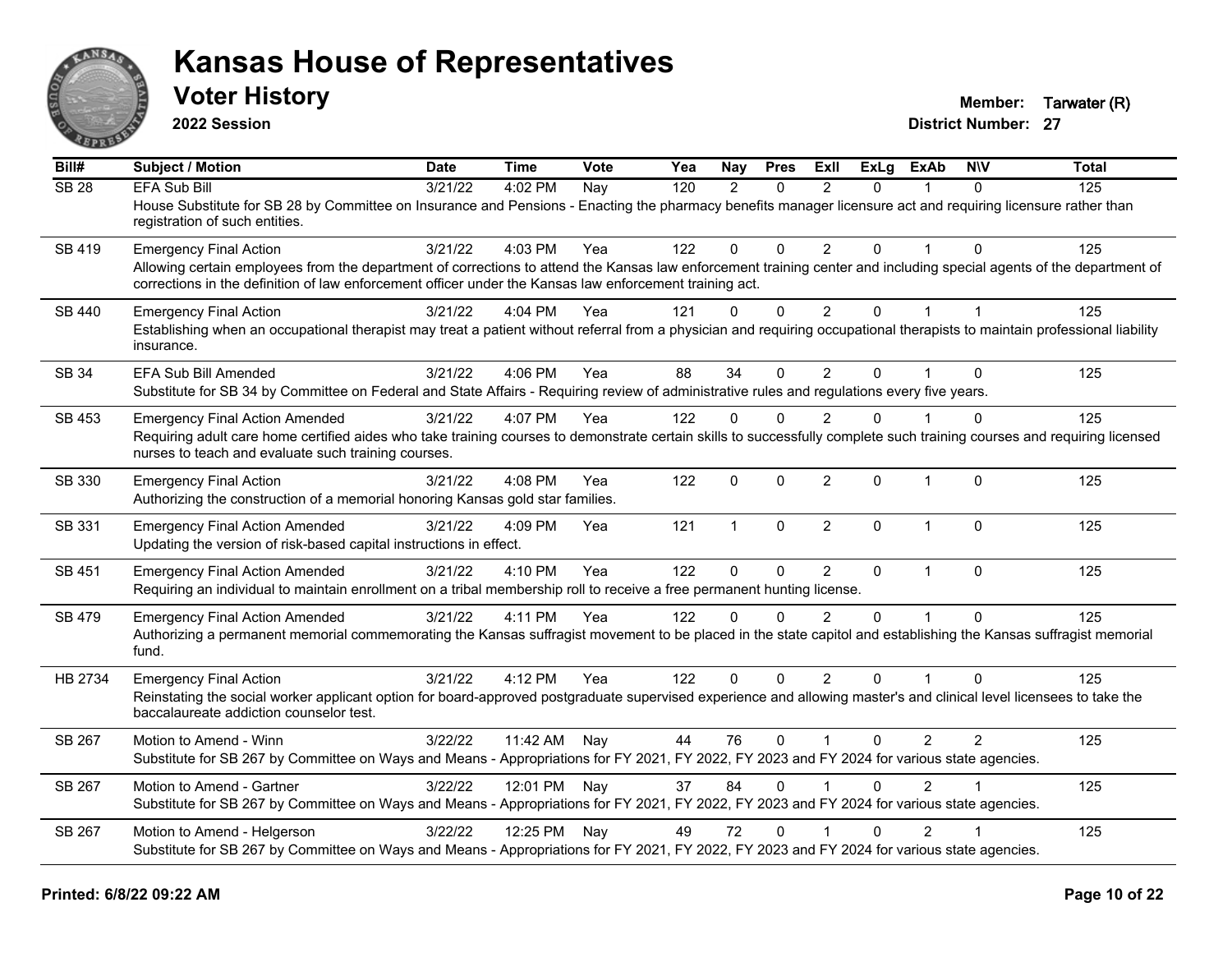

**2022 Session**

| Bill#   | <b>Subject / Motion</b>                                                                                                                                                                                                                                                                                                                                                                                                                                                                                                                                                                                                                                                                                                                                                                                                                                                                                                                             | <b>Date</b> | <b>Time</b> | Vote | Yea | <b>Nay</b> | <b>Pres</b>  | Exll         | ExLg         | <b>ExAb</b>    | <b>NIV</b>     | <b>Total</b> |
|---------|-----------------------------------------------------------------------------------------------------------------------------------------------------------------------------------------------------------------------------------------------------------------------------------------------------------------------------------------------------------------------------------------------------------------------------------------------------------------------------------------------------------------------------------------------------------------------------------------------------------------------------------------------------------------------------------------------------------------------------------------------------------------------------------------------------------------------------------------------------------------------------------------------------------------------------------------------------|-------------|-------------|------|-----|------------|--------------|--------------|--------------|----------------|----------------|--------------|
| SB 267  | Motion to Amend - Helgerson<br>Substitute for SB 267 by Committee on Ways and Means - Appropriations for FY 2021, FY 2022, FY 2023 and FY 2024 for various state agencies.                                                                                                                                                                                                                                                                                                                                                                                                                                                                                                                                                                                                                                                                                                                                                                          | 3/22/22     | 1:06 PM     | Nay  | 36  | 81         | $\mathbf{0}$ |              | $\mathbf{0}$ | 2              | 5              | 125          |
| HB 2512 | Motion to Amend - Ousley<br>Substitute for Substitute for HB 2512 by Committee on K-12 Education Budget - Making appropriations for the Kansas state department of education for FY 2022, FY<br>2023 and FY 2024, establishing requirements relating to academic achievement and third-grade literacy, authorizing credits to be earned through alternative educational<br>opportunities, requiring KSHSAA members and employees to report child abuse and neglect, requiring boards of education of school districts to consider district needs<br>assessments and academic assessments when approving district budgets, authorizing part-time enrollment for certain students, establishing an alternative graduation<br>rate calculation for virtual schools, providing virtual school state aid for credit deficient students and amending the age of initial eligibility for the tax credit for low income<br>students scholarship program.    | 3/22/22     | 2:02 PM     | Nay  | 58  | 54         | 0            |              | $\Omega$     | $\overline{2}$ | 10             | 125          |
| HB 2512 | Motion to Amend - Hoye<br>Substitute for Substitute for HB 2512 by Committee on K-12 Education Budget - Making appropriations for the Kansas state department of education for FY 2022, FY<br>2023 and FY 2024, establishing requirements relating to academic achievement and third-grade literacy, authorizing credits to be earned through alternative educational<br>opportunities, requiring KSHSAA members and employees to report child abuse and neglect, requiring boards of education of school districts to consider district needs<br>assessments and academic assessments when approving district budgets, authorizing part-time enrollment for certain students, establishing an alternative graduation<br>rate calculation for virtual schools, providing virtual school state aid for credit deficient students and amending the age of initial eligibility for the tax credit for low income<br>students scholarship program.      | 3/22/22     | 2:13 PM     | Nay  | 38  | 81         | $\mathbf{0}$ |              | 0            | 2              | 3              | 125          |
| HB 2512 | Motion to Amend - Hoye<br>Substitute for Substitute for HB 2512 by Committee on K-12 Education Budget - Making appropriations for the Kansas state department of education for FY 2022, FY<br>2023 and FY 2024, establishing requirements relating to academic achievement and third-grade literacy, authorizing credits to be earned through alternative educational<br>opportunities, requiring KSHSAA members and employees to report child abuse and neglect, requiring boards of education of school districts to consider district needs<br>assessments and academic assessments when approving district budgets, authorizing part-time enrollment for certain students, establishing an alternative graduation<br>rate calculation for virtual schools, providing virtual school state aid for credit deficient students and amending the age of initial eligibility for the tax credit for low income<br>students scholarship program.      | 3/22/22     | 2:18 PM     | Nay  | 44  | 73         | $\mathbf{0}$ |              | $\Omega$     | $\overline{2}$ | 5              | 125          |
| HB 2512 | Motion to reconsider action<br>Substitute for Substitute for HB 2512 by Committee on K-12 Education Budget - Making appropriations for the Kansas state department of education for FY 2022, FY<br>2023 and FY 2024, establishing requirements relating to academic achievement and third-grade literacy, authorizing credits to be earned through alternative educational<br>opportunities, requiring KSHSAA members and employees to report child abuse and neglect, requiring boards of education of school districts to consider district needs<br>assessments and academic assessments when approving district budgets, authorizing part-time enrollment for certain students, establishing an alternative graduation<br>rate calculation for virtual schools, providing virtual school state aid for credit deficient students and amending the age of initial eligibility for the tax credit for low income<br>students scholarship program. | 3/22/22     | 2:24 PM     | Yea  | 75  | 45         | 0            |              | 0            | $\overline{2}$ | $\overline{2}$ | 125          |
| HB 2512 | Motion to Amend - Ousley<br>Substitute for Substitute for HB 2512 by Committee on K-12 Education Budget - Making appropriations for the Kansas state department of education for FY 2022, FY<br>2023 and FY 2024, establishing requirements relating to academic achievement and third-grade literacy, authorizing credits to be earned through alternative educational<br>opportunities, requiring KSHSAA members and employees to report child abuse and neglect, requiring boards of education of school districts to consider district needs<br>assessments and academic assessments when approving district budgets, authorizing part-time enrollment for certain students, establishing an alternative graduation<br>rate calculation for virtual schools, providing virtual school state aid for credit deficient students and amending the age of initial eligibility for the tax credit for low income<br>students scholarship program.    | 3/22/22     | 2:30 PM     | Nay  | 50  | 70         | $\mathbf{0}$ | $\mathbf{1}$ | $\Omega$     | 2              | $\overline{2}$ | 125          |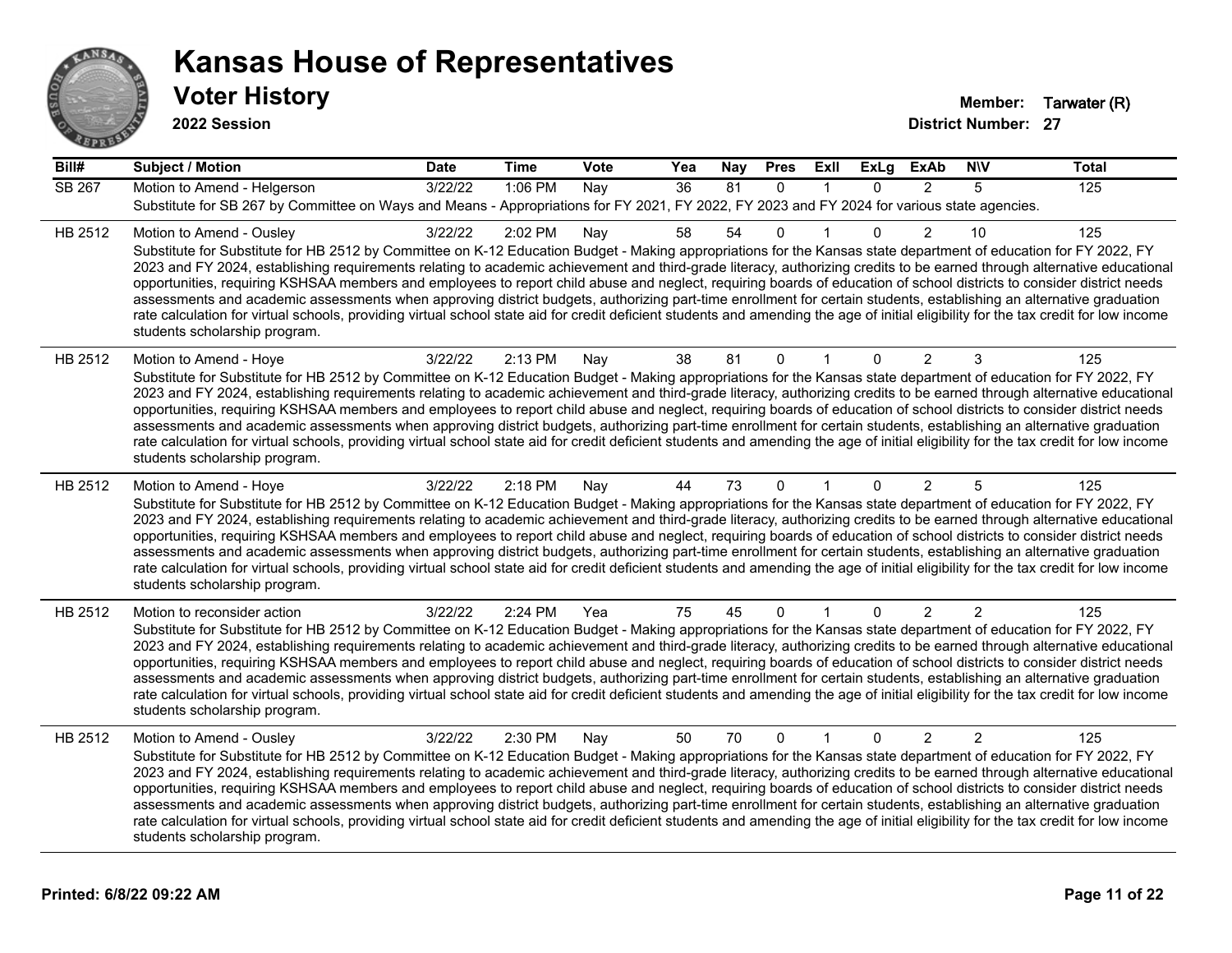

**2022 Session**

**Bill# Subject / Motion Date Time Vote Yea Nay Pres Exll ExLg ExAb N\V Total** HB 2631 Motion to Amend - Carmichael 3/22/22 8:36 PM Yea 57 62 0 1 0 2 3 125 Enacting the career technical education credential and transition incentive for employment success act to provide additional state aid for school districts based on students obtaining a credential. HB 2512 Final Action Sub Bill Amended 3/23/22 10:24 AM Yea 76 46 0 2 0 1 0 125 Substitute for Substitute for HB 2512 by Committee on K-12 Education Budget - Making appropriations for the Kansas state department of education for FY 2022, FY 2023 and FY 2024, establishing requirements relating to academic achievement and third-grade literacy, authorizing credits to be earned through alternative educational opportunities, requiring KSHSAA members and employees to report child abuse and neglect, requiring boards of education of school districts to consider district needs assessments and academic assessments when approving district budgets, authorizing part-time enrollment for certain students, establishing an alternative graduation rate calculation for virtual schools, providing virtual school state aid for credit deficient students and amending the age of initial eligibility for the tax credit for low income students scholarship program. HB 2609 Final Action 3/23/22 10:25 AM Yea 95 27 0 2 0 1 0 125 Allowing restricted driver's license holders to drive to and from worship services for any religious organizations at age 15. HB 2615 Final Action Sub Bill Amended 3/23/22 10:27 AM Yea 63 59 0 2 0 1 0 125 Substitute for HB 2615 by Committee on K-12 Education Budget - Allowing K-12 students to transfer to and attend school in any school district in the state. HB 2631 Final Action Amended 3/23/22 10:28 AM Yea 122 0 0 2 0 1 0 125 Enacting the career technical education credential and transition incentive for employment success act to provide additional state aid for school districts based on students obtaining a credential. HB 2717 Final Action Amended 3/23/22 10:30 AM Yea 84 38 0 2 0 1 0 125 Prohibiting any municipality from preventing the enforcement of federal immigration laws, requiring municipal law enforcement agencies to provide written notice to each law enforcement officer of the officer's duty to cooperate with state and federal agencies in the enforcement of immigration laws and requiring any municipal identification card to state on its face that it is not valid for state identification. HB 2737 Final Action Sub Bill 3/23/22 10:32 AM Yea 112 10 0 2 0 1 0 125 Substitute for HB 2737 by Committee on Redistricting - Proposing state representative redistricting plan free state 3f. SB 161 Final Action Amended a and the 3/23/22 10:34 AM Yea to 75 the 47 to 0 2 to 0 1 to 125 Providing for the use of personal package delivery devices on sidewalks and crosswalks, exempting such devices from motor vehicle regulation and limiting additional municipal regulation. SB 199 Final Action Amended a and 3/23/22 10:35 AM Yea a 23 49 0 2 0 1 0 125 Providing for short-term, limited-duration health plans. SB 267 Final Action Sub Bill Amended 3/23/22 10:38 AM Yea 73 49 0 2 0 1 0 125 House Substitute for Substitute for SB 267 by Committee on Appropriations - Appropriations for FY 2022, FY 2023, FY 2024, and FY 2025 for various state agencies SB 367 Final Action 3/23/22 10:39 AM Yea 122 0 2 0 1 0 125 Requiring officers to file copies of receipts with the court when property is seized under a search warrant and providing requirements and procedures for destruction or disposition of dangerous drugs and return or disposition of weapons.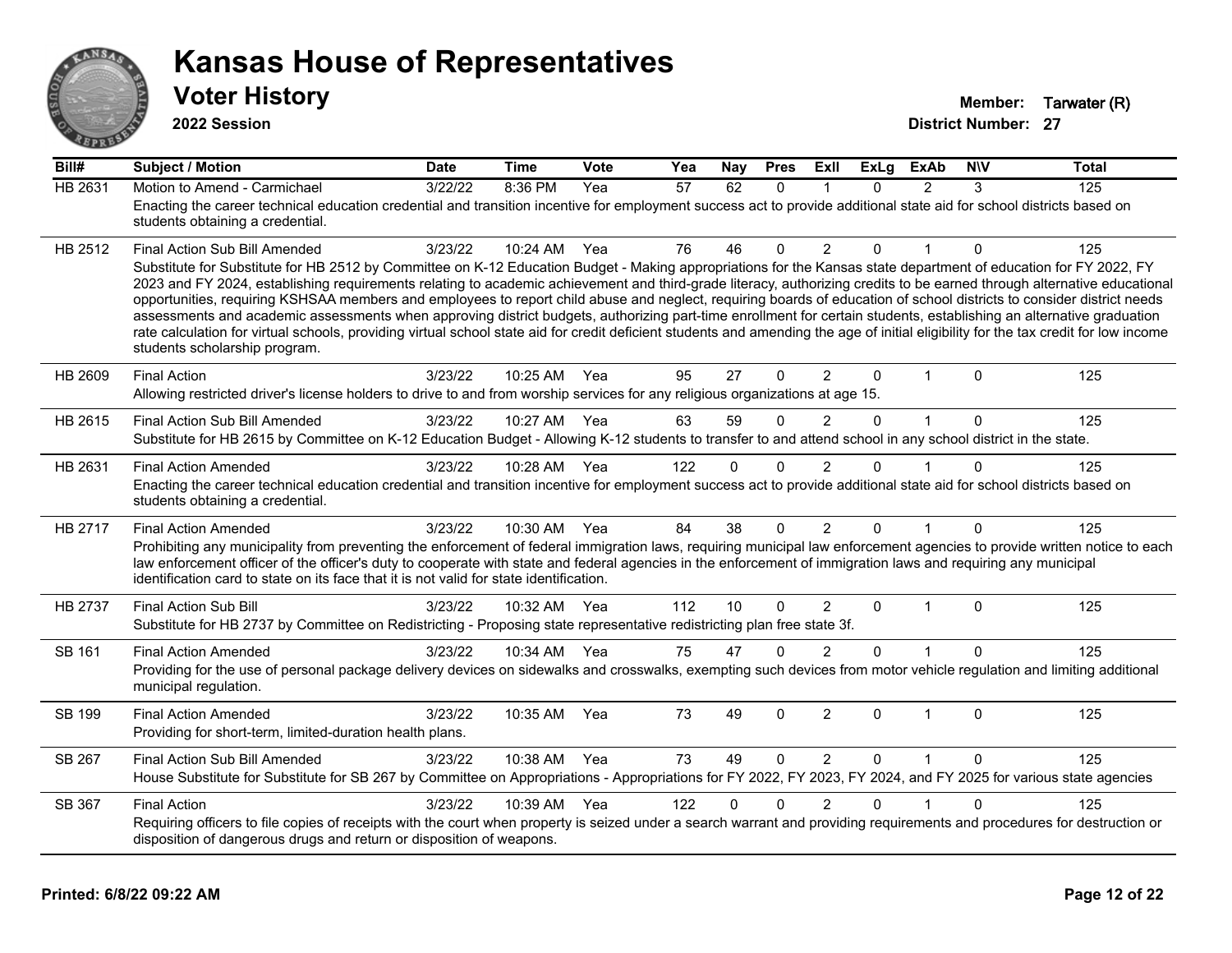

**2022 Session**

**Voter History Member: Tarwater (R)** 

| Bill#         | <b>Subject / Motion</b>                                                                                                                                                                                                                                                                                                                                                                                                                                                                                        | <b>Date</b> | <b>Time</b>  | Vote | Yea | Nay         | <b>Pres</b>  | ExIl           | <b>ExLg</b> | <b>ExAb</b>  | <b>NIV</b>   | <b>Total</b> |
|---------------|----------------------------------------------------------------------------------------------------------------------------------------------------------------------------------------------------------------------------------------------------------------------------------------------------------------------------------------------------------------------------------------------------------------------------------------------------------------------------------------------------------------|-------------|--------------|------|-----|-------------|--------------|----------------|-------------|--------------|--------------|--------------|
| <b>SB 493</b> | <b>Final Action Amended</b><br>Prohibiting cities and counties from regulating plastic and other containers designed for the consumption, transportation or protection of merchandise, food or<br>beverages.                                                                                                                                                                                                                                                                                                   | 3/23/22     | 10:40 AM     | Yea  | 74  | 48          | 0            | 2              | 0           |              | $\Omega$     | 125          |
| HB 2231       | Motion to Concur<br>Amending the definition of the crime of conducting a pyramid promotional scheme, providing for an exemption and defining key terms.                                                                                                                                                                                                                                                                                                                                                        | 3/23/22     | 10:43 AM     | Yea  | 118 | 3           |              | 2              | $\Omega$    |              | $\mathbf 0$  | 125          |
| SB 506        | <b>Emergency Final Action</b><br>Providing for the north central Kansas down syndrome society distinctive license plate.                                                                                                                                                                                                                                                                                                                                                                                       | 3/23/22     | 12:48 PM     | Yea  | 117 | 5           | $\Omega$     | $\overline{2}$ | $\Omega$    | $\mathbf{1}$ | $\mathbf{0}$ | 125          |
| SB 434        | <b>Emergency Final Action</b><br>Creating exemptions in the open records act for records that contain captured license plate data or that pertain to the location of an automated license plate recognition<br>system.                                                                                                                                                                                                                                                                                         | 3/23/22     | 12:49 PM     | Yea  | 122 | $\Omega$    | $\mathbf 0$  | 2              | $\Omega$    | $\mathbf{1}$ | $\Omega$     | 125          |
| HB 2340       | <b>Emergency Final Action Amended</b><br>Increasing the minimum age to 21 to purchase or possess cigarettes and tobacco products.                                                                                                                                                                                                                                                                                                                                                                              | 3/23/22     | 12:50 PM     | Yea  | 79  | 43          | $\Omega$     | 2              | $\Omega$    | $\mathbf 1$  | $\mathbf{0}$ | 125          |
| HB 2492       | <b>Emergency Final Action Amended</b><br>Submitting claims against the state by the joint committee on special claims against the state.                                                                                                                                                                                                                                                                                                                                                                       | 3/23/22     | 12:52 PM     | Yea  | 116 | 6           | $\mathbf{0}$ | $\overline{2}$ | $\Omega$    | $\mathbf{1}$ | $\mathbf{0}$ | 125          |
| <b>SB 12</b>  | <b>Emergency Final Action Amended</b><br>Requiring the Kansas department for children and families to implement performance-based contracts.                                                                                                                                                                                                                                                                                                                                                                   | 3/23/22     | 12:53 PM     | Yea  | 117 | 5           | $\mathbf 0$  | $\overline{2}$ | $\mathbf 0$ | $\mathbf{1}$ | $\Omega$     | 125          |
| HB 2502       | <b>Emergency Final Action Amended</b><br>Authorizing retail liquor stores to sell and deliver alcoholic liquor and cereal malt beverages to a caterer, public venue, club or drinking establishment located in any<br>county.                                                                                                                                                                                                                                                                                  | 3/23/22     | 12:54 PM Yea |      | 112 | 10          | $\Omega$     | $\overline{2}$ | 0           |              | $\Omega$     | 125          |
| HB 2716       | <b>Emergency Final Action</b><br>Concerning the authorization of educational benefits for spouses and dependents of deceased, injured or disabled public safety officers and employees and certain<br>deceased, injured or disabled military personnel and prisoners of war; definitions; increasing the limitation on reimbursements to Kansas educational institutions.                                                                                                                                      | 3/23/22     | 12:55 PM Yea |      | 122 | $\mathbf 0$ | $\Omega$     | $\overline{2}$ | $\Omega$    |              | $\Omega$     | 125          |
| HB 2495       | <b>Emergency Final Action Amended</b><br>Prohibiting the disclosure of personal information about a person's affiliation with an entity that is exempt from federal income taxation under section 501(c) of the<br>federal internal revenue code.                                                                                                                                                                                                                                                              | 3/23/22     | 12:56 PM Yea |      | 107 | 13          | 2            | 2              | $\Omega$    |              | $\Omega$     | 125          |
| SB 150        | <b>Emergency Final Action Amended</b><br>Defining and prohibiting certain deceptive lawsuit advertising practices and restricting the use or disclosure of protected health information to solicit individuals for legal<br>services.                                                                                                                                                                                                                                                                          | 3/23/22     | 12:59 PM     | Yea  | 75  | 47          | $\mathbf{0}$ | $\overline{2}$ | 0           |              | 0            | 125          |
| SB 450        | <b>Emergency Final Action</b><br>Sub for SB 450 by Committee on Financial Institutions and Insurance: Eliminating the crediting to the Kansas public employees retirement fund of 80% of the proceeds<br>from the sale of surplus real estate, authorizing state educational institutions to sell and convey real property given to such state educational institutions as an<br>endowment, bequest or gift and authorizing the state board of regents to adopt policies relating to such sale and conveyance. | 3/23/22     | 1:00 PM      | Yea  | 117 | 5           | $\Omega$     | 2              | $\Omega$    | 1            | $\Omega$     | 125          |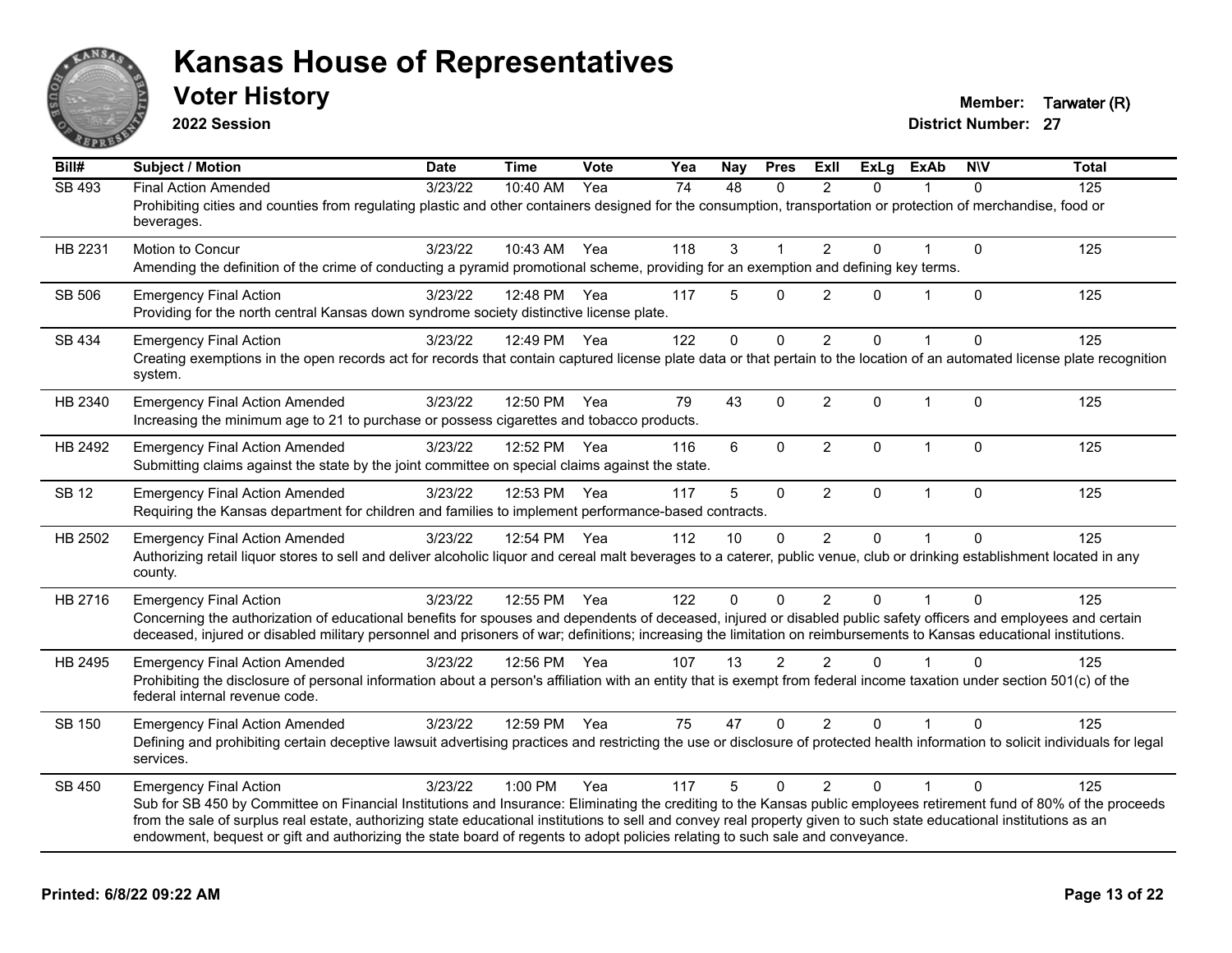

**2022 Session**

**Voter History Member: Tarwater (R)** 

| Bill#          | <b>Subject / Motion</b>                                                                                                                                                                                                                                                                                                                                 | <b>Date</b>      | <b>Time</b>  | Vote | Yea | <b>Nay</b>     | <b>Pres</b> | ExII           | <b>ExLg</b> | <b>ExAb</b>    | <b>NIV</b>     | <b>Total</b> |
|----------------|---------------------------------------------------------------------------------------------------------------------------------------------------------------------------------------------------------------------------------------------------------------------------------------------------------------------------------------------------------|------------------|--------------|------|-----|----------------|-------------|----------------|-------------|----------------|----------------|--------------|
| HB 2504        | <b>Emergency Final Action Sub Bill</b>                                                                                                                                                                                                                                                                                                                  | $\sqrt{3}/23/22$ | 1:01 PM      | Yea  | 122 | $\Omega$       | $\Omega$    | 2              | $\Omega$    |                | $\Omega$       | 125          |
|                | Substitute for HB 2504 by Committee on Transportation - Allowing the printing of the international symbol of access for disabled veteran distinctive license plates and<br>certain parking privileges for disabled veterans who meet certain physical disability definitions.                                                                           |                  |              |      |     |                |             |                |             |                |                |              |
| <b>SB 405</b>  | <b>Emergency Final Action Amended</b><br>Authorizing the state historical society to convey certain real property to the Shawnee Tribe.                                                                                                                                                                                                                 | 3/23/22          | 1:02 PM      | Yea  | 122 | $\mathbf{0}$   | $\mathbf 0$ | $\overline{2}$ | 0           | $\mathbf{1}$   | $\Omega$       | 125          |
| HB 2697        | <b>Emergency Final Action Amended</b><br>Making changes to the process for evaluating and treating people who are undergoing evaluation for competency to stand trial and allowing such evaluation and<br>treatment at various facilities.                                                                                                              | 3/23/22          | 1:02 PM      | Yea  | 122 | 0              | $\mathbf 0$ | $\overline{2}$ | 0           |                | $\Omega$       | 125          |
| HB 2596        | <b>Emergency Final Action Amended</b><br>Authorizing the board of education of a school district to contract with transportation network companies to provide certain transportation services.                                                                                                                                                          | 3/23/22          | 1:03 PM      | Yea  | 122 | $\mathbf{0}$   | $\Omega$    | $\overline{2}$ | $\Omega$    | 1              | $\mathbf 0$    | 125          |
| SB 563         | <b>EFA Sub Bill Amended</b><br>Substitute for SB 563 by Committee on Redistricting - Proposing state senatorial redistricting plan liberty three.                                                                                                                                                                                                       | 3/23/22          | 1:36 PM      | Yea  | 112 | 9              | 0           | $\overline{2}$ | 0           | $\overline{2}$ | $\Omega$       | 125          |
| HB 2458        | Motion to Concur<br>Senate Substitute for HB 2458 by Committee on Transportation - Limiting the liability of optometrists and ophthalmologists who report information to the division of<br>vehicles relating to a person's vision.                                                                                                                     | 3/29/22          | 10:43 AM     | Yea  | 121 | $\Omega$       | $\Omega$    | $\overline{2}$ | $\Omega$    | $\overline{2}$ | $\Omega$       | 125          |
| HB 2228        | Motion to Concur<br>Requiring law enforcement agencies to adopt a policy regarding submission of sexual assault evidence kits and allowing evidence collection at child advocacy centers<br>or other facilities.                                                                                                                                        | 3/29/22          | 10:46 AM Yea |      | 121 | $\mathbf{0}$   | $\Omega$    | $\overline{2}$ | $\Omega$    | $\overline{2}$ | $\mathbf{0}$   | 125          |
| HB 2075        | Mot to Concur in Conference<br>Allowing venue for an adoption when the state is the agency to be where the state agency or its subcontracting agency has an office.                                                                                                                                                                                     | 3/29/22          | 10:49 AM     | Yea  | 121 | $\Omega$       | $\Omega$    | $\overline{2}$ | $\Omega$    | $\overline{2}$ | $\mathbf 0$    | 125          |
| HB 2537        | Mot to Concur in Conference<br>Requiring the insurance department to hold a hearing in cases involving an order under the Kansas administrative procedure act.                                                                                                                                                                                          | 3/29/22          | 10:51 AM     | Yea  | 121 | $\mathbf{0}$   | $\Omega$    | $\overline{2}$ | $\Omega$    | 2              | $\mathbf{0}$   | 125          |
| HB 2605        | Motion to Concur<br>Increasing the rural population requirement maximum for the veterinary training program for rural Kansas and creating a food animal percentage requirement that may<br>be fulfilled in lieu thereof.                                                                                                                                | 3/29/22          | 10:54 AM     | Yea  | 119 | $\overline{2}$ | $\Omega$    | $\overline{2}$ | 0           | $\overline{2}$ | $\Omega$       | 125          |
| HB 2607        | Mot to Concur in Conference<br>Clarifying the time limitations for habeas corpus claims, requiring earlier notice of anticipated release from custody of a person who may be a sexually violent predator to<br>the attorney general and a multidisciplinary team and specifying where such person will be detained during civil commitment proceedings. | 3/30/22          | 11:33 AM     | Yea  | 123 | 0              | $\Omega$    |                | $\Omega$    | $\Omega$       |                | 125          |
| <b>HB 2564</b> | Mot to Concur in Conference<br>Updating the version of risk-based capital instructions in effect.                                                                                                                                                                                                                                                       | 3/30/22          | 11:35 AM     | Yea  | 123 | $\mathbf{0}$   | $\Omega$    |                | $\Omega$    | $\Omega$       | $\overline{1}$ | 125          |
| HB 2386        | Motion to Concur<br>Establishing requirements for the payment and reimbursement of dental services by a dental benefit plan.                                                                                                                                                                                                                            | 3/30/22          | 11:38 AM     | Yea  | 120 | 3              | $\Omega$    |                | 0           | $\mathbf 0$    | $\mathbf{1}$   | 125          |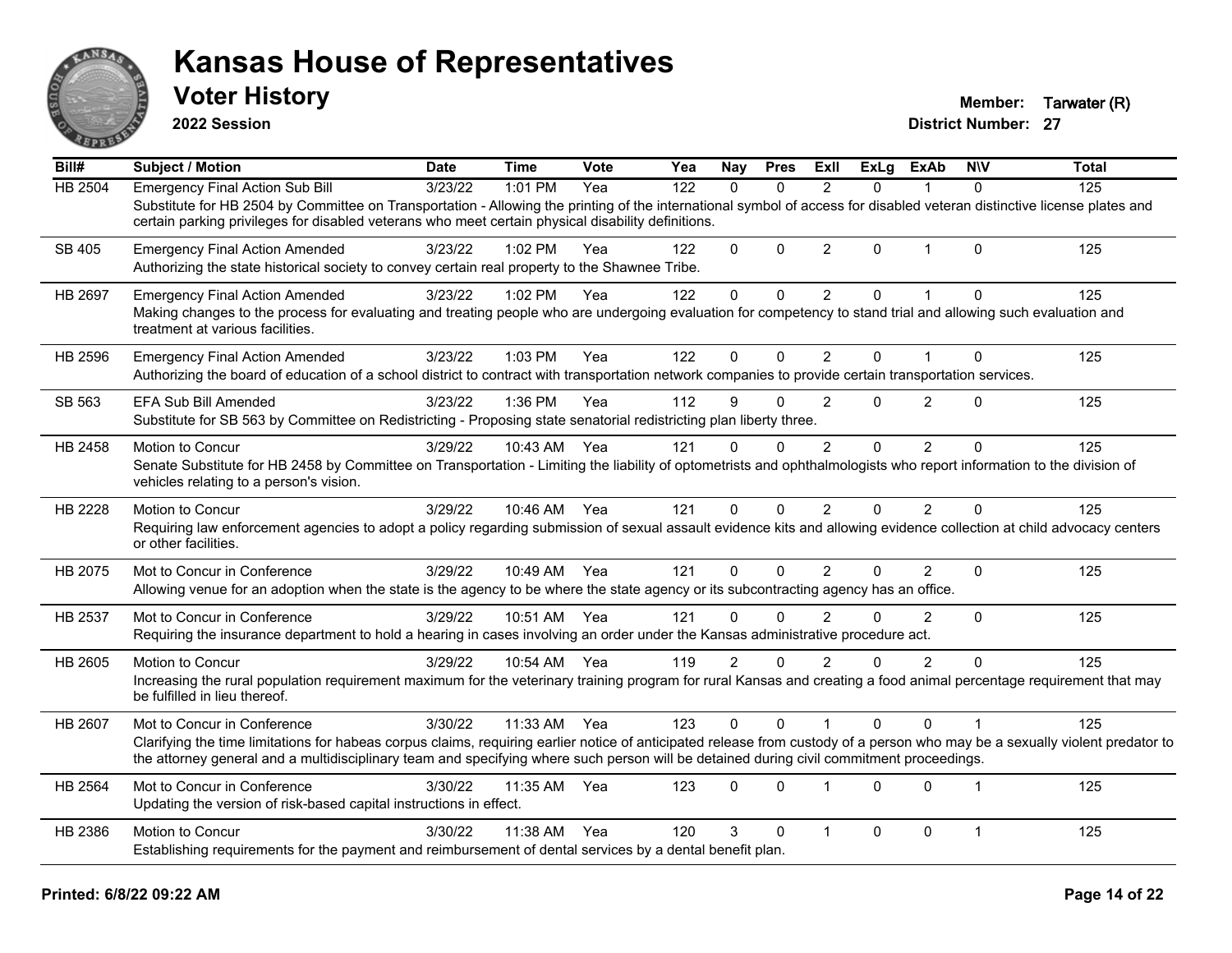

**2022 Session**

**Voter History Member: Tarwater (R)** 

| Bill#        | Subject / Motion                                                                                                                                                                                                                                                                                                                                                                                                                                                                                                                                                                                                        | <b>Date</b>      | <b>Time</b> | Vote | Yea | Nay      | <b>Pres</b> | ExII          | <b>ExLg</b>    | <b>ExAb</b>    | <b>NIV</b> | <b>Total</b> |
|--------------|-------------------------------------------------------------------------------------------------------------------------------------------------------------------------------------------------------------------------------------------------------------------------------------------------------------------------------------------------------------------------------------------------------------------------------------------------------------------------------------------------------------------------------------------------------------------------------------------------------------------------|------------------|-------------|------|-----|----------|-------------|---------------|----------------|----------------|------------|--------------|
| <b>SB 62</b> | Motion to adopt CCR<br>Amending the standards for school-administered vision screenings for students, establishing the Kansas children's vision health and school readiness commission and<br>relating to the powers and duties of the Kansas commission for the deaf and hard of hearing with regard to registration of interpreters, communication access services<br>guidelines and adoption of rules and regulations.                                                                                                                                                                                               | $\sqrt{3}/30/22$ | 11:40 AM    | Yea  | 121 | 3        | $\Omega$    |               | $\Omega$       | $\Omega$       | 0          | 125          |
| SB 84        | EFA Sub Bill Amended<br>House Substitute for Substitute for SB 84 by Committee on Federal and State Affairs - Authorizing sports wagering under the Kansas expanded lottery act.                                                                                                                                                                                                                                                                                                                                                                                                                                        | 3/30/22          | 12:45 PM    | Yea  | 88  | 36       | $\Omega$    |               | 0              | $\Omega$       | 0          | 125          |
| SB 563       | Motion to adopt CCR<br>Substitute for SB 563 by Committee on Redistricting - Proposing state senatorial redistricting plan liberty three.                                                                                                                                                                                                                                                                                                                                                                                                                                                                               | 3/30/22          | 5:56 PM     | Yea  | 83  | 40       | 0           |               | 0              |                | 0          | 125          |
| HB 2476      | Motion to adopt CCR<br>Providing for the silver star medal, bronze star medal, city of Hutchinson and daughters of the American revolution distinctive license plates and four distinctive license<br>plates for the Kansas department of wildlife and parks; authorizing the printing of the international symbol of access for disabled veteran distinctive license plates and<br>parking privileges for certain physically disabled veterans; allowing veteran distinctive license plate applicants to provide a DD214 form, DD form 2 (Retired) or a Kansas<br>veteran driver's license as proof of veteran status. | 3/31/22          | 10:57 AM    | Yea  | 115 | 5        | $\Omega$    | 2             | $\overline{2}$ | 1              | 0          | 125          |
| HB 2478      | Motion to adopt CCR<br>Designating a portion of United States highway 166 as the SGT Evan S Parker memorial highway, a portion of U.S. highway 56 as the PFC Shane Austin memorial<br>highway, a portion of United States highway 69 as the Senator Tom R Van Sickle memorial highway, a certain bridge on K-126 as the Dennis Crain memorial bridge, a<br>portion of United States highway 69 as the AMM2c Walter Scott Brown memorial highway and bridges on K-66 highway as veterans memorial bridge.                                                                                                                | 3/31/22          | 10:59 AM    | Yea  | 120 | 0        | $\Omega$    | 2             | $\mathcal{P}$  |                | 0          | 125          |
| HB 2595      | Motion to adopt CCR<br>Making certain antique vehicle titling procedures applicable to vehicles having a model year 60 years old or older.                                                                                                                                                                                                                                                                                                                                                                                                                                                                              | 3/31/22          | 11:00 AM    | Yea  | 119 |          | $\Omega$    | $\mathcal{P}$ | $\mathcal{P}$  |                | $\Omega$   | 125          |
| HB 2448      | Motion to adopt CCR<br>Senate Substitute for HB 2448 by Committee on Public Health and Welfare - Requiring able-bodied adults without dependents to complete an employment and training<br>program in order to receive food assistance.                                                                                                                                                                                                                                                                                                                                                                                 | 3/31/22          | 2:55 PM     | Yea  | 70  | 46       | $\Omega$    | 5             | $\Omega$       | $\overline{2}$ | 2          | 125          |
| SB 446       | Motion to adopt CCR<br>Allowing restricted driver's license holders beginning at age 15 to drive to and from religious activities held by any religious organization and providing for the electronic<br>renewal of nondriver's identification card.                                                                                                                                                                                                                                                                                                                                                                    | 3/31/22          | 3:01 PM     | Yea  | 87  | 30       | $\Omega$    | 5             | $\Omega$       | $\overline{2}$ |            | 125          |
| SB 215       | Motion to adopt CCR<br>Transferring the authority for postsecondary driver's education programs and driver training schools to the department of revenue and authorizing the board of education<br>of a school district to contract with transportation network companies to provide certain transportation services.                                                                                                                                                                                                                                                                                                   | 3/31/22          | 3:04 PM     | Yea  | 117 | $\Omega$ | $\Omega$    | 5             | $\Omega$       | $\overline{2}$ |            | 125          |
| HB 2005      | Motion to adopt CCR<br>Excluding hot water supply boilers that have a nominal water capacity not exceeding 120 gallons from the provisions of the boiler safety act; creating the elevator safety<br>act to require safety standards, permit requirements, and insurance coverage for elevator contractors; requiring inspections of elevators and licensure for persons<br>installing, repairing and inspecting elevators; creating an elevator safety advisory board; establishing duties for the state fire marshal.                                                                                                 | 3/31/22          | 3:11 PM     | Nay  | 73  | 45       | $\Omega$    | 5             | $\Omega$       | $\overline{2}$ | $\Omega$   | 125          |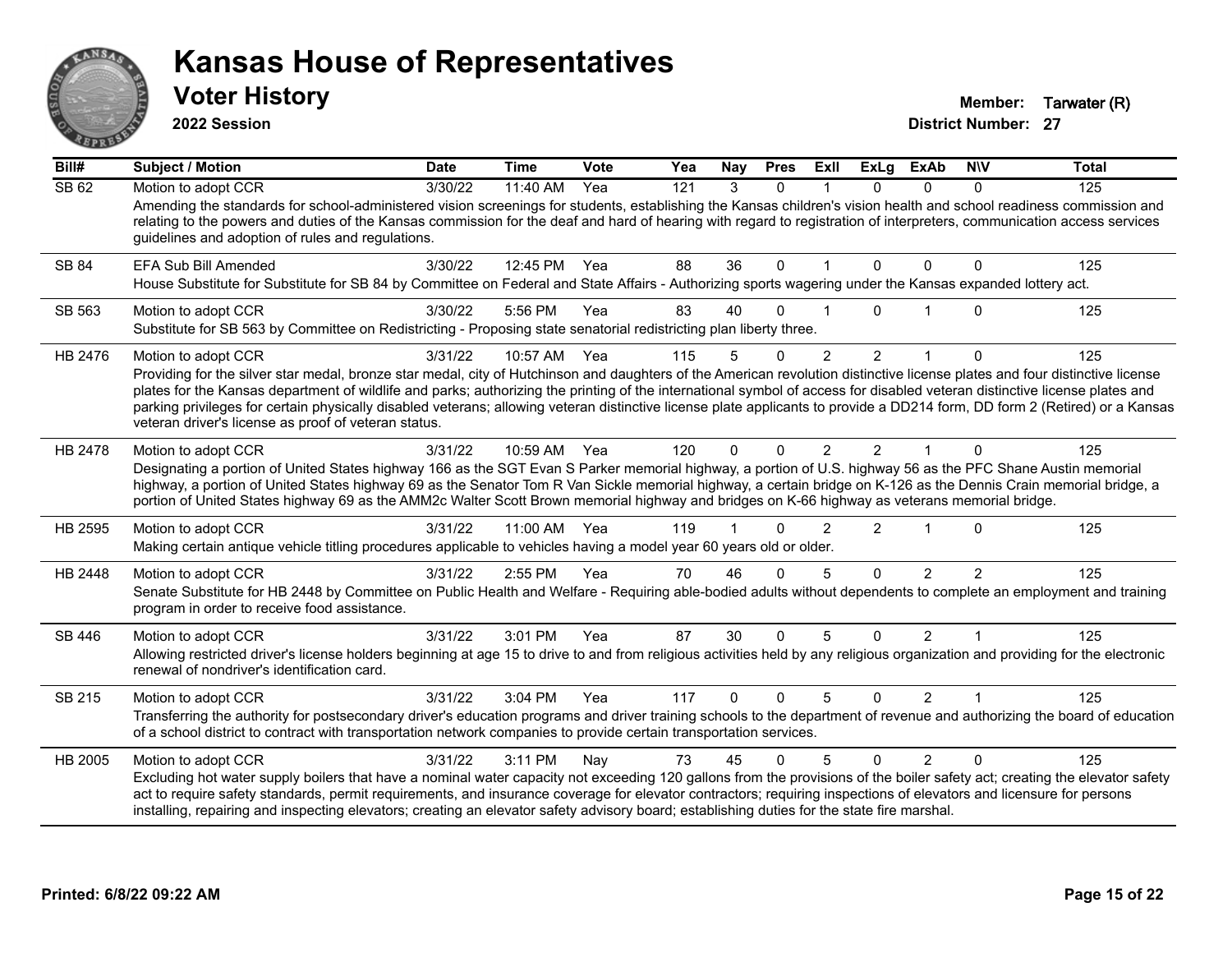

#### **2022 Session**

| Bill#           | <b>Subject / Motion</b>                                                                                                                                                                                                                                                                                                                                                                                                                                                                                                                                                                                                                                                                                                                                                                                                                                                                                                                                                                                                                                                                                                                          | <b>Date</b> | <b>Time</b> | Vote | Yea | Nay            | <b>Pres</b> | Exll | <b>ExLg</b> | <b>ExAb</b> | <b>NIV</b>  | <b>Total</b> |
|-----------------|--------------------------------------------------------------------------------------------------------------------------------------------------------------------------------------------------------------------------------------------------------------------------------------------------------------------------------------------------------------------------------------------------------------------------------------------------------------------------------------------------------------------------------------------------------------------------------------------------------------------------------------------------------------------------------------------------------------------------------------------------------------------------------------------------------------------------------------------------------------------------------------------------------------------------------------------------------------------------------------------------------------------------------------------------------------------------------------------------------------------------------------------------|-------------|-------------|------|-----|----------------|-------------|------|-------------|-------------|-------------|--------------|
| SB <sub>2</sub> | Motion to adopt CCR<br>Allowing consumption of beer, wine or other alcoholic liquor on the Kansas state fairgrounds; increasing the number of temporary permits an applicant may receive from<br>four to 12 permits per year; limiting what cities, counties or townships may charge for a temporary permit to not more than \$25 per day; crediting a portion of moneys<br>collected from the liquor drink tax and the liquor enforcement tax to the state fair capital improvements fund; requiring that licensed farm wineries be issued a cereal<br>malt beverage retailer license if the statutory requirements for such retailer license are satisfied; authorizing retail liquor stores to sell and deliver alcoholic liquor and<br>cereal malt beverages to a caterer, public venue, club or drinking establishment located in any adjacent county any county with a comer located within two miles<br>measured along the adjacent county boundary; Increasing the percentage of alcohol by volume allowed to not more than 16% for domestic table wine and the domestic<br>fortified wine threshold to more than 16% alcohol by volume. | 3/31/22     | 4:51 PM     | Yea  | 86  | 31             | $\Omega$    | 5    | 0           | 3           | $\Omega$    | 125          |
| <b>HB 2087</b>  | Motion to adopt CCR<br>Limiting the review of certain rules and regulations by the director of the budget and requiring review of rules and regulations every five years.                                                                                                                                                                                                                                                                                                                                                                                                                                                                                                                                                                                                                                                                                                                                                                                                                                                                                                                                                                        | 3/31/22     | 4:54 PM     | Yea  | 105 | 12             | $\mathbf 0$ | 5    | $\Omega$    | 3           | $\mathbf 0$ | 125          |
| HB 2559         | Motion to adopt CCR                                                                                                                                                                                                                                                                                                                                                                                                                                                                                                                                                                                                                                                                                                                                                                                                                                                                                                                                                                                                                                                                                                                              | 3/31/22     | 4:58 PM     | Yea  | 102 | 15             | $\Omega$    | 5    | 0           | 3           | $\Omega$    | 125          |
| HB 2489         | Mot to Concur in Conference<br>Amending provisions of the technology-enabled fiduciary financial institutions act relating to out-of-state financial institutions, banks and trust companies conducting<br>fidfin transactions, fees and assessments, examinations, disclosures to consumers and requiring such institutions to be mandatory reporters for purposes of elder<br>abuse.                                                                                                                                                                                                                                                                                                                                                                                                                                                                                                                                                                                                                                                                                                                                                           | 3/31/22     | 5:01 PM     | Yea  | 117 | $\Omega$       | $\Omega$    | 5    | $\Omega$    | 3           | $\Omega$    | 125          |
| SB 91           | Motion to adopt CCR<br>House Substitute for SB 91 by Committee on Commerce, Labor and Economic Development - Providing liability protection for businesses, municipalities and<br>educational institutions that participate in high school work-based learning programs and providing that schools are responsible for injuries to students participating in<br>such programs                                                                                                                                                                                                                                                                                                                                                                                                                                                                                                                                                                                                                                                                                                                                                                    | 3/31/22     | 9:05 PM     | Yea  | 116 | $\Omega$       | $\Omega$    | 5    | 0           |             | $\Omega$    | 125          |
| SB 421          | Motion to adopt CCR<br>Transferring \$1,000,000,000 from the state general fund to the Kansas public employees retirement fund during fiscal year 2022 and eliminating certain level-dollar<br>KPERS employer contribution payments.                                                                                                                                                                                                                                                                                                                                                                                                                                                                                                                                                                                                                                                                                                                                                                                                                                                                                                             | 3/31/22     | $9:10$ PM   | Yea  | 106 | 10             | $\Omega$    | 5    | $\Omega$    | 4           | $\Omega$    | 125          |
| <b>SB 408</b>   | Motion to adopt CCR<br>Increasing the criminal penalties for multiple thefts of mail; specifying that the crime of burglary includes, without authority, entering into or remaining within any locked<br>or secured portion of any dwelling, building or other structure, with intent to commit another crime therein; providing guidance to determine how offenders under the<br>supervision of two or more supervision agencies can have supervision consolidated into one agency; requiring an offender who raises error in such offender's criminal<br>history calculation for the first time on appeal to show prejudicial error and authorizing the court to correct an illegal sentence while a direct appeal is pending; and<br>transferring the responsibility to certify drug abuse treatment providers that participate in the certified drug abuse treatment program from the department of corrections<br>to the Kansas sentencing commission.                                                                                                                                                                                      | 3/31/22     | $9:15$ PM   | Yea  | 114 | $\overline{2}$ | $\Omega$    | 5    | $\Omega$    | 4           | $\Omega$    | 125          |
| SB 366          | Motion to adopt CCR<br>Specifying that the crime of burglary includes, without authority, entering into or remaining within any locked or secured portion of any dwelling, building or other<br>structure, with intent to commit another crime therein.                                                                                                                                                                                                                                                                                                                                                                                                                                                                                                                                                                                                                                                                                                                                                                                                                                                                                          | 3/31/22     | $9:20$ PM   | Yea  | 116 | $\Omega$       | $\Omega$    | 5    | $\Omega$    | Δ           | $\Omega$    | 125          |
| HB 2456         | Motion to adopt CCR<br>Establishing the Kansas kids lifetime combination hunting and fishing license.                                                                                                                                                                                                                                                                                                                                                                                                                                                                                                                                                                                                                                                                                                                                                                                                                                                                                                                                                                                                                                            | 3/31/22     | 11:22 PM    | Yea  | 93  | 20             | $\Omega$    | 5    | 0           | 7           | $\Omega$    | 125          |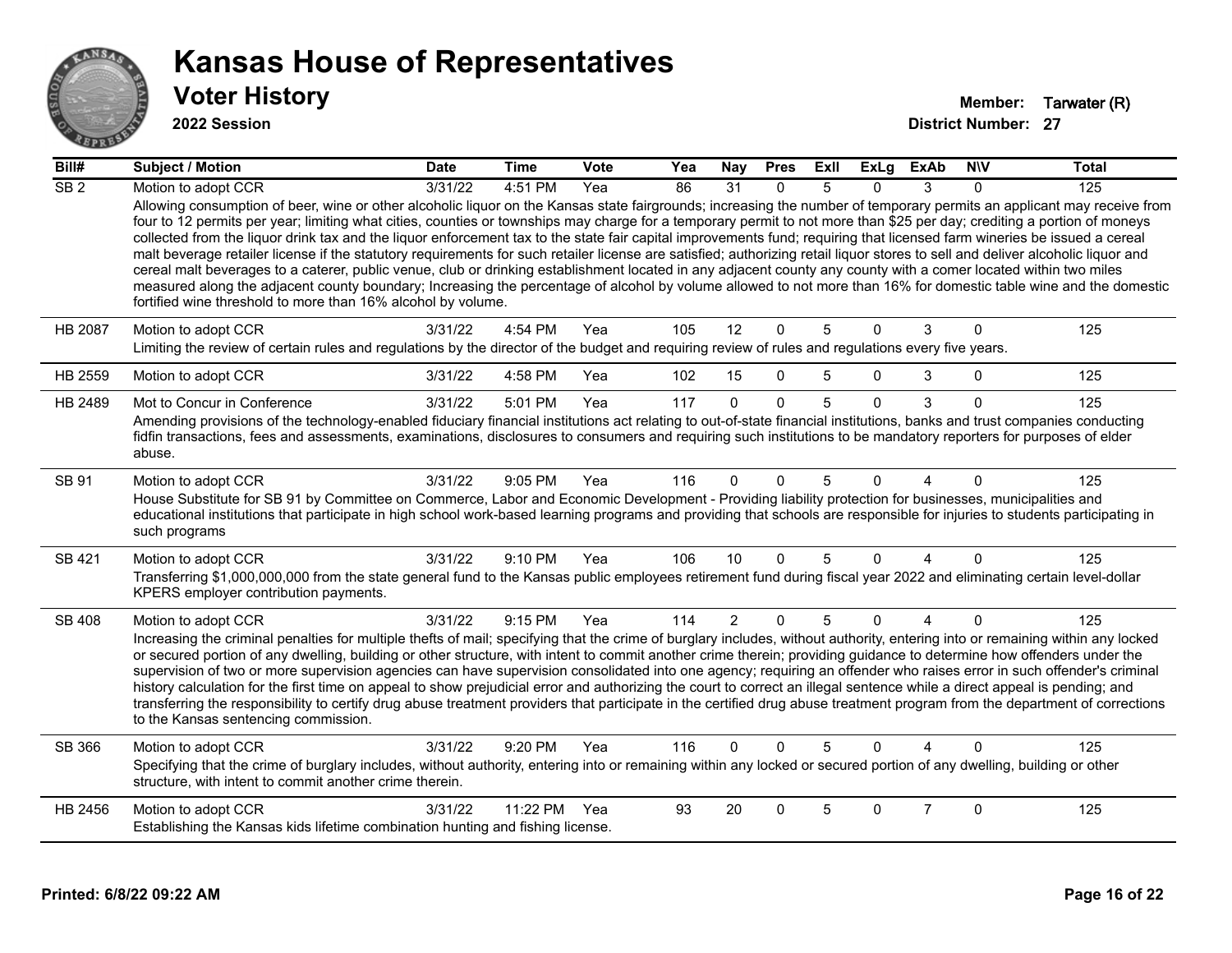

**2022 Session**

**Voter History Member: Tarwater (R)** 

| Bill#          | <b>Subject / Motion</b>                                                                                                                                                                                                                                                                                                                                                                                                                                                         | <b>Date</b> | <b>Time</b> | Vote | Yea | Nay            | <b>Pres</b>  | ExII | <b>ExLg</b> | <b>ExAb</b>    | <b>NIV</b> | <b>Total</b> |
|----------------|---------------------------------------------------------------------------------------------------------------------------------------------------------------------------------------------------------------------------------------------------------------------------------------------------------------------------------------------------------------------------------------------------------------------------------------------------------------------------------|-------------|-------------|------|-----|----------------|--------------|------|-------------|----------------|------------|--------------|
| <b>HB 2703</b> | Motion to adopt CCR                                                                                                                                                                                                                                                                                                                                                                                                                                                             | 3/31/22     | 11:25 PM    | Yea  | 110 | 3              | $\Omega$     | 5    | 0           |                | $\Omega$   | 125          |
|                | Changing law relating to employment including employment security law provisions regarding the employment security fund status and employer contribution rates and<br>the definition of employment to conform with federal law, making revisions to the department of labor's my reemployment plan program and enacting the Kansas<br>targeted employment act to facilitate employment of persons with developmental disabilities through a tax credit incentive for employers. |             |             |      |     |                |              |      |             |                |            |              |
| 0              | Motion to Adjourn - Helgerson                                                                                                                                                                                                                                                                                                                                                                                                                                                   | 3/31/22     | 11:32 PM    | Nav  | 29  | 77             | $\Omega$     | 5    | 0           |                |            | 125          |
| SB 200         | Motion to adopt CCR                                                                                                                                                                                                                                                                                                                                                                                                                                                             | 4/1/22      | 11:16 AM    | Yea  | 112 | $\overline{2}$ | $\mathbf{0}$ |      | $\Omega$    | 2              | 2          | 125          |
|                | Expanding the pharmacist scope of practice to include initiation of therapy for certain conditions, updating provisions of the prescription monitoring program act relating<br>to program data, storage and access and increasing the membership of the advisory committee.                                                                                                                                                                                                     |             |             |      |     |                |              |      |             |                |            |              |
| SB 343         | Motion to adopt CCR                                                                                                                                                                                                                                                                                                                                                                                                                                                             | 4/1/22      | $11:19$ AM  | Yea  | 115 | $\Omega$       | $\Omega$     | 7    | $\Omega$    | 2              |            | 125          |
|                | Providing considerations for in family law, adoption, foster care, guardianship and child in need of care proceedings for parents or prospective parents who are blind and<br>updating the term "hearing impaired" to "hard of hearing" in statutes related to persons with hearing loss.                                                                                                                                                                                       |             |             |      |     |                |              |      |             |                |            |              |
| SB 453         | Motion to adopt CCR                                                                                                                                                                                                                                                                                                                                                                                                                                                             | 4/1/22      | 11:22 AM    | Yea  | 116 | O              | $\Omega$     |      | 0           | 2              |            | 125          |
|                | Requiring unlicensed employees in adult care homes to complete certain training requirements, reinstating the social worker applicant option for board-approved                                                                                                                                                                                                                                                                                                                 |             |             |      |     |                |              |      |             |                |            |              |
|                | postgraduate supervised experience, allowing master's and clinical level licensees to take the baccalaureate addiction counselor test and requiring the behavioral<br>sciences regulatory board to accept a master of social work degree from Fort Hays state university as from an accredited college or university.                                                                                                                                                           |             |             |      |     |                |              |      |             |                |            |              |
|                |                                                                                                                                                                                                                                                                                                                                                                                                                                                                                 |             |             |      |     |                |              |      |             |                |            |              |
| SB 286         | Motion to Adopt CCR                                                                                                                                                                                                                                                                                                                                                                                                                                                             | 4/1/22      | 12:44 PM    | Yea  | 64  | 51             |              |      | 0           | 2              |            | 125          |
|                | House Substitute for Substitute for SB 286 by Committee on Judiciary - Continuing the governmental response to the COVID-19 pandemic in Kansas by extending the<br>expanded use of telemedicine, the suspension of certain requirements related to medical care facilities and immunity from civil liability for certain healthcare providers,                                                                                                                                  |             |             |      |     |                |              |      |             |                |            |              |
|                | certain persons conducting business in this state and covered facilities for COVID-19 claims until January 20, 2023, creating the crime of interference with the conduct                                                                                                                                                                                                                                                                                                        |             |             |      |     |                |              |      |             |                |            |              |
|                | of a hospital and increasing the criminal penalties for battery of a healthcare provider.                                                                                                                                                                                                                                                                                                                                                                                       |             |             |      |     |                |              |      |             |                |            |              |
| SB 267         | Motion to adopt CCR                                                                                                                                                                                                                                                                                                                                                                                                                                                             | 4/1/22      | 4:05 PM     | Yea  | 104 | 12             | $\Omega$     | 7    | $\Omega$    | $\overline{2}$ | $\Omega$   | 125          |
|                | House Substitute for Substitute for SB 267 by Committee on Appropriations - Appropriations for FY 2022, FY 2023, FY 2024, FY 2025, FY26 and FY27 for various state                                                                                                                                                                                                                                                                                                              |             |             |      |     |                |              |      |             |                |            |              |
|                | agencies.                                                                                                                                                                                                                                                                                                                                                                                                                                                                       |             |             |      |     |                |              |      |             |                |            |              |
| HB 2279        | Mot to Concur in Conference                                                                                                                                                                                                                                                                                                                                                                                                                                                     | 4/1/22      | 5:21 PM     | Yea  | 80  | 34             | $\Omega$     |      |             |                |            | 125          |
|                | Senate substitute for HB 2279 by committee on public health and welfare - Amending the advanced practice registered nurse authorized scope of practice to permit the<br>prescribing of drugs without a supervising physician.                                                                                                                                                                                                                                                   |             |             |      |     |                |              |      |             |                |            |              |
| HB 2109        | Motion to adopt CCR                                                                                                                                                                                                                                                                                                                                                                                                                                                             | 4/1/22      | 6:18 PM     | Yea  | 92  | 20             |              |      | ŋ           | 5              |            | 125          |
|                | Prohibiting the disclosure of personal information about a person's affiliation with an entity that is exempt from federal income taxation under section 501(c) of the<br>federal internal revenue code and continuing in existence certain exceptions to the disclosure of public records under the open records act.                                                                                                                                                          |             |             |      |     |                |              |      |             |                |            |              |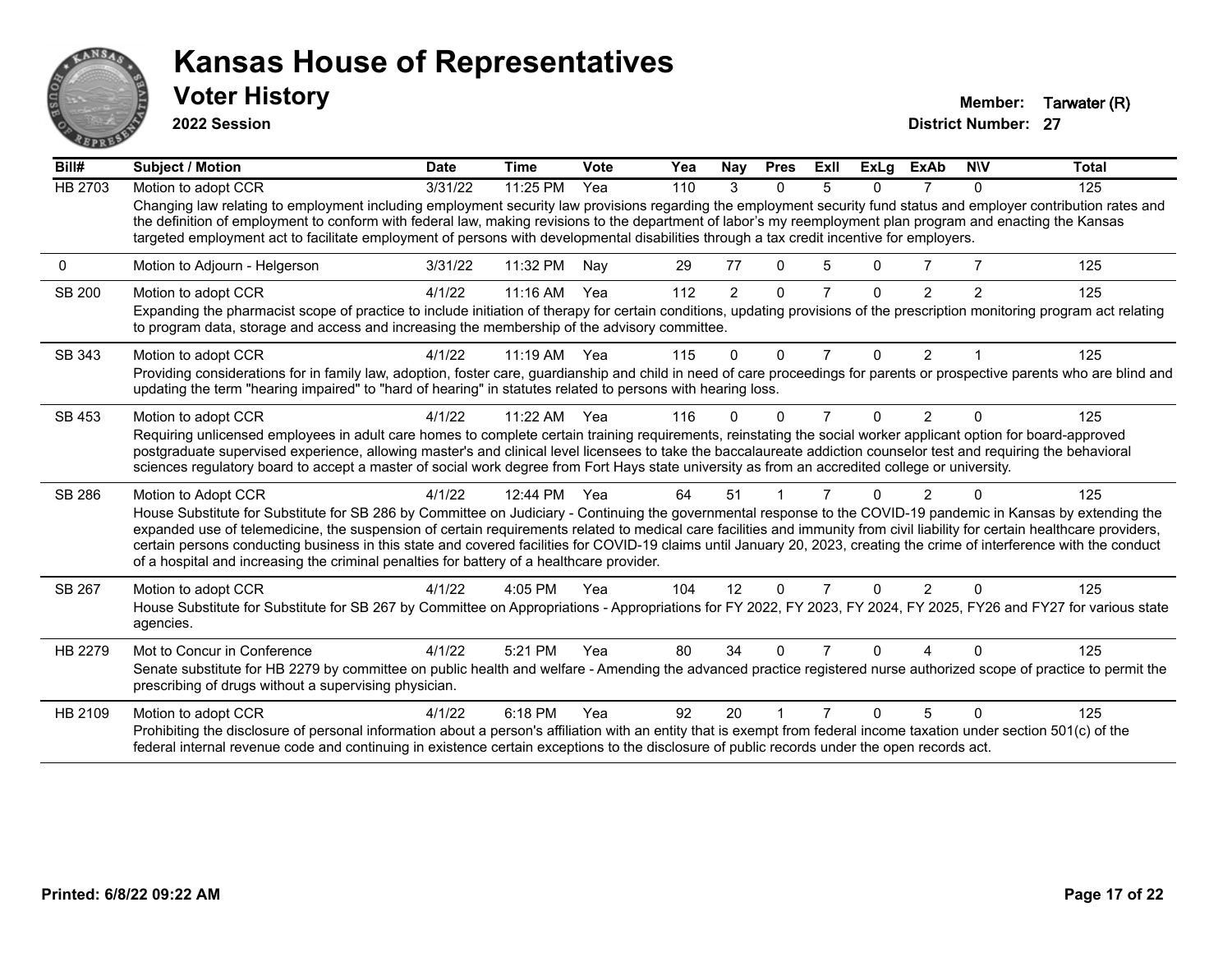

#### **2022 Session**

| Bill#          | Subject / Motion                                                                                                                                                                                                                                                                                                                                                                                                                                                                                                                                                                                                                                                                                                                                                                                                                                                                                                                                                                                                                                                                                                                                                                                      | <b>Date</b> | <b>Time</b> | <b>Vote</b> | Yea | Nay      | <b>Pres</b>  | ExII | <b>ExLg</b>  | <b>ExAb</b> | <b>NIV</b> | <b>Total</b> |
|----------------|-------------------------------------------------------------------------------------------------------------------------------------------------------------------------------------------------------------------------------------------------------------------------------------------------------------------------------------------------------------------------------------------------------------------------------------------------------------------------------------------------------------------------------------------------------------------------------------------------------------------------------------------------------------------------------------------------------------------------------------------------------------------------------------------------------------------------------------------------------------------------------------------------------------------------------------------------------------------------------------------------------------------------------------------------------------------------------------------------------------------------------------------------------------------------------------------------------|-------------|-------------|-------------|-----|----------|--------------|------|--------------|-------------|------------|--------------|
| <b>HB 2299</b> | Motion to adopt CCR                                                                                                                                                                                                                                                                                                                                                                                                                                                                                                                                                                                                                                                                                                                                                                                                                                                                                                                                                                                                                                                                                                                                                                                   | 4/1/22      | 6:23 PM     | Yea         | 110 | 3        | 0            |      |              | 5           | $\Omega$   | 125          |
|                | Requiring retention of fingerprints by the Kansas bureau of investigation for participation in the federal rap back program; imposing restrictions on surveillance by certain<br>employees of the Kansas department of wildlife and parks on private property; expanding the jurisdiction and powers of law enforcement officers to include situations<br>when an activity is observed leading the officer to reasonably suspect a person is committing, has committed or is about to commit a crime and reasonably believe that<br>a person is in imminent danger of death or bodily injury without immediate action; allowing a search warrant to be executed within 240 hours from the time of issuance;<br>and directing the Kansas department for children and families to share certain information with investigating law enforcement agencies.                                                                                                                                                                                                                                                                                                                                                |             |             |             |     |          |              |      |              |             |            |              |
| HB 2508        | Motion to adopt CCR<br>Modifying the definition of possession in the Kansas criminal code, modifying the elements of and making changes to the criminal penalties of abuse of a child, requiring<br>a forfeiture of an appearance bond to be set aside in certain circumstances, permitting testimony to be presented using a two-way electronic audio-video communication<br>device during a preliminary hearing, making changes to the process for evaluating and treating people who are undergoing evaluation for competency to stand trial and<br>allowing mobile competency evaluations.                                                                                                                                                                                                                                                                                                                                                                                                                                                                                                                                                                                                        | 4/1/22      | 6:28 PM     | Yea         | 113 |          |              |      |              |             |            | 125          |
|                |                                                                                                                                                                                                                                                                                                                                                                                                                                                                                                                                                                                                                                                                                                                                                                                                                                                                                                                                                                                                                                                                                                                                                                                                       | 4/1/22      | 6:34 PM     | Yea         | 101 | 12       | 0            | 7    | $\Omega$     | 5           | $\Omega$   | 125          |
| HB 2377        | Motion to adopt CCR<br>Revising laws relating to operating an aircraft under the influence, including prescribing criminal and administrative penalties and providing for testing of blood, breath,<br>urine or other bodily substances, and preliminary screening tests of breath or oral fluid; authorizing reinstatement of a driver's license for certain persons with an ignition<br>interlock device restriction; requiring persons with an ignition interlock device restriction to complete the ignition interlock device program before driving privileges are<br>fully reinstated; providing for reduced ignition interlock device program costs for certain persons; providing that the highway patrol has oversight of state certification of<br>ignition interlock manufacturers and their service providers; modifying the criminal penalties for driving a commercial motor vehicle under the influence and driving under<br>the influence; increasing the period of disqualification for certain offenses committed by a person with commercial driving privileges; and prohibiting prosecuting<br>attorneys from concealing certain traffic violations from the CDLIS driver report. |             |             |             |     |          |              |      |              |             |            |              |
| HB 2361        | Motion to adopt CCR<br>Senate Substitute for HB 2361 by Committee on Judiciary - Removing the requirement that all district court judges in Douglas county serve on the board of trustees of<br>the law library, authorizing the supreme court to adopt rules establishing specialty court programs, creating the specialty court funding advisory committee and the<br>specialty court resources fund, authorizing courts to order defendants to participate in specialty court programs and allowing expungement of certain convictions when<br>defendants complete the requirements of such programs.                                                                                                                                                                                                                                                                                                                                                                                                                                                                                                                                                                                              | 4/1/22      | 6:39 PM     | Yea         | 113 | $\Omega$ | $\Omega$     |      | <sup>0</sup> | 5           | $\Omega$   | 125          |
| <b>SB 58</b>   | Motion to adopt CCR<br>Establishing the parents' bill of rights for parents of students attending elementary or secondary school in this state.                                                                                                                                                                                                                                                                                                                                                                                                                                                                                                                                                                                                                                                                                                                                                                                                                                                                                                                                                                                                                                                       | 4/1/22      | 6:57 PM     | Yea         | 67  | 46       | $\Omega$     |      | <sup>0</sup> | 5           | $\Omega$   | 125          |
| <b>SB 160</b>  | Motion to adopt CCR<br>Enacting the fairness in women's sports act to require that student athletic teams only include members who are of the same biological sex unless designated as coed.                                                                                                                                                                                                                                                                                                                                                                                                                                                                                                                                                                                                                                                                                                                                                                                                                                                                                                                                                                                                          | 4/1/22      | 8:00 PM     | Yea         | 74  | 39       | <sup>0</sup> |      |              | 5           | $\Omega$   | 125          |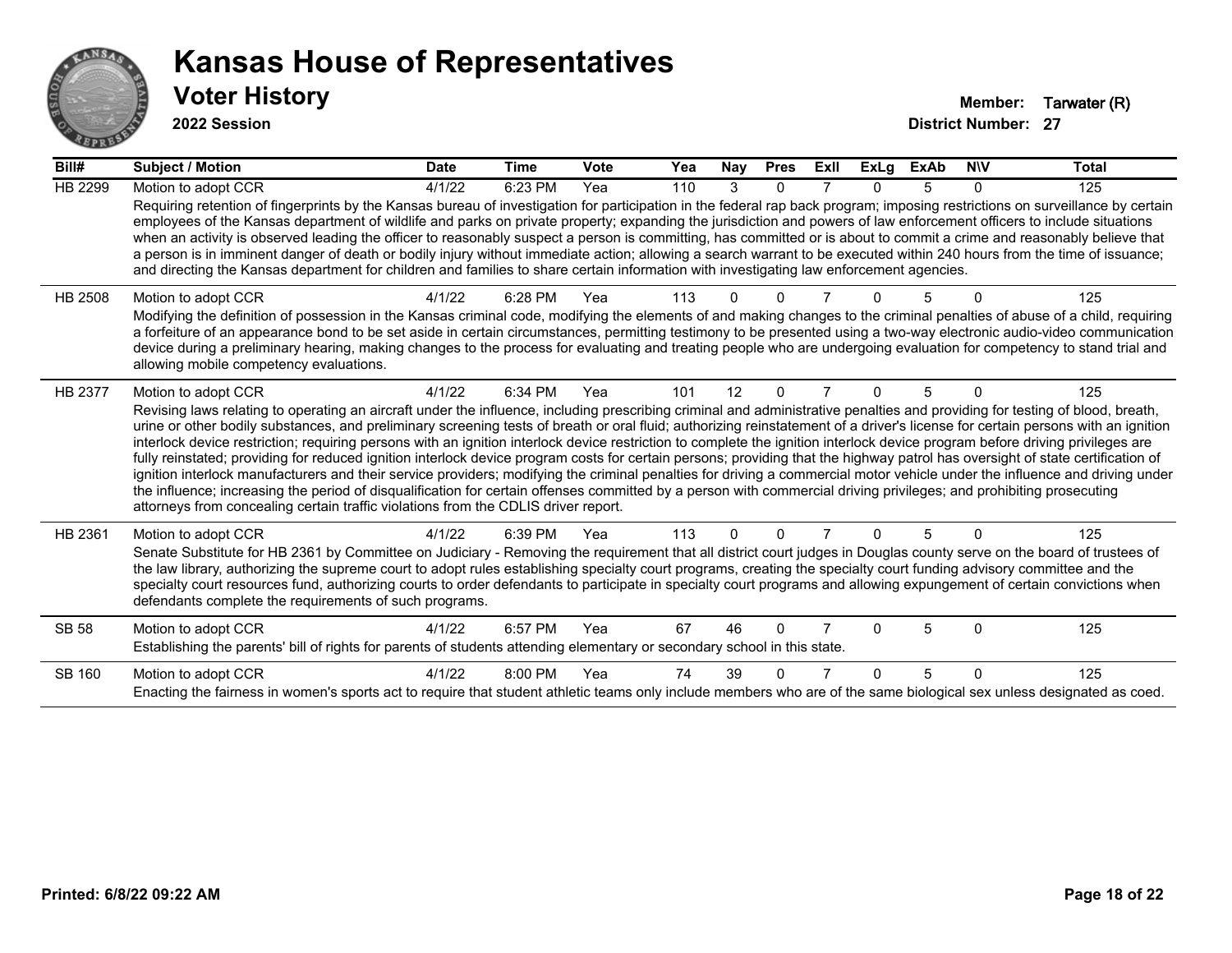

**2022 Session**

| Bill#           | Subject / Motion                                                                                                                                                                                                                                                                                                                                                                                                                                                                                                                                                                                                                                                                                                                                                                                                                                                                                                                                                                                                                                                                                                                                                                                                                                                                                                                                                                                                                                                                                                                                                                                                                                                                                                                                                                                                                                                                                                                                                                                                                                                                                                                                                                                                                                                                                                                                                                                                                                                                                                                                                                                                                                                                                                                                                                                                                                                                                                                                                                                                                                                                                                                                                            | <b>Date</b> | <b>Time</b>  | Vote | Yea | Nay         | <b>Pres</b>  | ExII           | <b>ExLg</b> | <b>ExAb</b>    | <b>NIV</b>   | <b>Total</b> |
|-----------------|-----------------------------------------------------------------------------------------------------------------------------------------------------------------------------------------------------------------------------------------------------------------------------------------------------------------------------------------------------------------------------------------------------------------------------------------------------------------------------------------------------------------------------------------------------------------------------------------------------------------------------------------------------------------------------------------------------------------------------------------------------------------------------------------------------------------------------------------------------------------------------------------------------------------------------------------------------------------------------------------------------------------------------------------------------------------------------------------------------------------------------------------------------------------------------------------------------------------------------------------------------------------------------------------------------------------------------------------------------------------------------------------------------------------------------------------------------------------------------------------------------------------------------------------------------------------------------------------------------------------------------------------------------------------------------------------------------------------------------------------------------------------------------------------------------------------------------------------------------------------------------------------------------------------------------------------------------------------------------------------------------------------------------------------------------------------------------------------------------------------------------------------------------------------------------------------------------------------------------------------------------------------------------------------------------------------------------------------------------------------------------------------------------------------------------------------------------------------------------------------------------------------------------------------------------------------------------------------------------------------------------------------------------------------------------------------------------------------------------------------------------------------------------------------------------------------------------------------------------------------------------------------------------------------------------------------------------------------------------------------------------------------------------------------------------------------------------------------------------------------------------------------------------------------------------|-------------|--------------|------|-----|-------------|--------------|----------------|-------------|----------------|--------------|--------------|
| HB 2239         | Motion to adopt CCR                                                                                                                                                                                                                                                                                                                                                                                                                                                                                                                                                                                                                                                                                                                                                                                                                                                                                                                                                                                                                                                                                                                                                                                                                                                                                                                                                                                                                                                                                                                                                                                                                                                                                                                                                                                                                                                                                                                                                                                                                                                                                                                                                                                                                                                                                                                                                                                                                                                                                                                                                                                                                                                                                                                                                                                                                                                                                                                                                                                                                                                                                                                                                         | 4/1/22      | 9:45 PM      | Yea  | 103 | 10          | $\Omega$     |                | 0           | 5              | 0            | 125          |
|                 | Providing tax credits for graduates of aerospace and aviation-related educational programs and employers of program graduates, school and classroom supplies<br>purchased by teachers, contributions to community colleges and technical colleges, qualified railroad track maintenance expenditures of short line railroads and<br>associated rail siding owners or lessees and expanding eligibility, amount and transferability of the research and development tax credit, providing homestead property<br>tax refunds from the income tax refund fund to certain persons based on the increase in property tax over the base year property tax amount, providing for an additional<br>personal income tax exemption for 100% disabled veterans, establishing the salt parity act to allow pass-through entities to elect to pay state income tax at the entity<br>level, establishing a checkoff for contributions to the Kansas historic site fund, establishing a revenue neutral rate complaint process for tax levies, authorizing the<br>county clerk to limit the amount of ad valorem taxes to be levied in certain circumstances, establishing a deadline for budgets to be filed with the director of accounts<br>and reports, requiring roll call votes and publication of information to exceed the revenue neutral rate, classifying certain agritourism activities and zoos as land devoted<br>to agricultural use, classifying land devoted to agriculture that is subject to the federal grassland conservation reserve program as grassland, establishing a property tax<br>exemption for antique utility trailers, allowing for the proration of value when certain personal property is acquired or sold prior to September 1 of any tax year, providing<br>for the exemption of inventory and work-in-progress machinery and equipment for telecommunications machinery and equipment, increasing the extent of exemption for<br>residential property from the statewide school levy, providing for abatement or credit of property tax for buildings and improvements destroyed or substantially destroyed<br>by natural disaster, providing a sales tax exemption for certain fencing and for reconstructing, repairing or replacing certain fencing damaged or destroyed by a wildfire,<br>flood, tornado or other natural disaster, excluding separately stated delivery charges from sales or selling price, removing the expiration on manufacturer cash rebates<br>on motor vehicles, providing countywide retailers' sales tax authority for Wilson county, requiring disclosure of distribution of revenues on countywide retailers' sales tax<br>ballot proposals, validating the election held to approve a retailers' sales tax levy by the city of Latham, extending the time period for eligibility in the loan repayment<br>program and the income tax credit for rural opportunity zones, enacting the Gage park improvement authority act and providing for the creation of the Gage park<br>improvement authority and an election for the imposition of a countywide sales tax sales tax within the boundaries of Shawnee county. |             |              |      |     |             |              |                |             |                |              |              |
| HB 2644         | Motion to Concur in Conference<br>Designating the Sandhill plum as the official state fruit.                                                                                                                                                                                                                                                                                                                                                                                                                                                                                                                                                                                                                                                                                                                                                                                                                                                                                                                                                                                                                                                                                                                                                                                                                                                                                                                                                                                                                                                                                                                                                                                                                                                                                                                                                                                                                                                                                                                                                                                                                                                                                                                                                                                                                                                                                                                                                                                                                                                                                                                                                                                                                                                                                                                                                                                                                                                                                                                                                                                                                                                                                | 4/1/22      | 9:48 PM      | Yea  | 108 | 5           | $\Omega$     | 7              | 0           | 5              | $\Omega$     | 125          |
| SB 261          | Motion to adopt CCR<br>Substitute for SB 261 by Committee on Agriculture -- Prohibiting the use of identifiable meat terms on the labels of meat analogs when such labels do not include proper<br>qualifying language to indicate that such products do not contain meat.                                                                                                                                                                                                                                                                                                                                                                                                                                                                                                                                                                                                                                                                                                                                                                                                                                                                                                                                                                                                                                                                                                                                                                                                                                                                                                                                                                                                                                                                                                                                                                                                                                                                                                                                                                                                                                                                                                                                                                                                                                                                                                                                                                                                                                                                                                                                                                                                                                                                                                                                                                                                                                                                                                                                                                                                                                                                                                  | 4/1/22      | 9:56 PM      | Yea  | 113 | $\mathbf 0$ | 0            | $\overline{7}$ | $\mathbf 0$ | 5              | $\Omega$     | 125          |
| SB 84           | Substitute Motion to Not Adopt CCR<br>House Substitute for Substitute for SB 84 by Committee on Federal and State Affairs - Authorizing sports wagering under the Kansas expanded lottery act.                                                                                                                                                                                                                                                                                                                                                                                                                                                                                                                                                                                                                                                                                                                                                                                                                                                                                                                                                                                                                                                                                                                                                                                                                                                                                                                                                                                                                                                                                                                                                                                                                                                                                                                                                                                                                                                                                                                                                                                                                                                                                                                                                                                                                                                                                                                                                                                                                                                                                                                                                                                                                                                                                                                                                                                                                                                                                                                                                                              | 4/1/22      | 11:59 PM     | Nay  | 56  | 56          | $\Omega$     | $\overline{7}$ | $\Omega$    | 6              | $\Omega$     | 125          |
| SB 84           | Motion to Adopt CCR<br>House Substitute for Substitute for SB 84 by Committee on Federal and State Affairs - Authorizing sports wagering under the Kansas expanded lottery act.                                                                                                                                                                                                                                                                                                                                                                                                                                                                                                                                                                                                                                                                                                                                                                                                                                                                                                                                                                                                                                                                                                                                                                                                                                                                                                                                                                                                                                                                                                                                                                                                                                                                                                                                                                                                                                                                                                                                                                                                                                                                                                                                                                                                                                                                                                                                                                                                                                                                                                                                                                                                                                                                                                                                                                                                                                                                                                                                                                                             | 4/1/22      | 11:59 PM Yea |      | 63  | 49          | $\Omega$     | $\overline{7}$ | $\Omega$    | 6              | $\Omega$     | 125          |
| HB 2487         | Motions of a Previous Day                                                                                                                                                                                                                                                                                                                                                                                                                                                                                                                                                                                                                                                                                                                                                                                                                                                                                                                                                                                                                                                                                                                                                                                                                                                                                                                                                                                                                                                                                                                                                                                                                                                                                                                                                                                                                                                                                                                                                                                                                                                                                                                                                                                                                                                                                                                                                                                                                                                                                                                                                                                                                                                                                                                                                                                                                                                                                                                                                                                                                                                                                                                                                   | 4/26/22     | 11:35 AM     | Nay  | 48  | 74          | 0            |                | 0           | 2              | 0            | 125          |
| <b>HCR 5022</b> | Motion to adopt CCR<br>Proposing a constitutional amendment requiring that a sheriff be elected in each county; exception.                                                                                                                                                                                                                                                                                                                                                                                                                                                                                                                                                                                                                                                                                                                                                                                                                                                                                                                                                                                                                                                                                                                                                                                                                                                                                                                                                                                                                                                                                                                                                                                                                                                                                                                                                                                                                                                                                                                                                                                                                                                                                                                                                                                                                                                                                                                                                                                                                                                                                                                                                                                                                                                                                                                                                                                                                                                                                                                                                                                                                                                  | 4/26/22     | 11:43 AM     | Yea  | 91  | 31          | $\mathbf{0}$ | $\mathbf 1$    | $\Omega$    | $\overline{2}$ | $\mathbf{0}$ | 125          |
| HB 2387         | Motion to adopt CCR<br>Prohibiting the issuance of a request for proposal or entering into a new contract for the administration and provision of benefits under the medical assistance program<br>and removing the authority of the governor to prohibit attending or conducting certain religious services and worship services.                                                                                                                                                                                                                                                                                                                                                                                                                                                                                                                                                                                                                                                                                                                                                                                                                                                                                                                                                                                                                                                                                                                                                                                                                                                                                                                                                                                                                                                                                                                                                                                                                                                                                                                                                                                                                                                                                                                                                                                                                                                                                                                                                                                                                                                                                                                                                                                                                                                                                                                                                                                                                                                                                                                                                                                                                                          | 4/26/22     | 12:47 PM     | Yea  | 84  | 38          | $\Omega$     |                | $\Omega$    | $\overline{2}$ | $\Omega$     | 125          |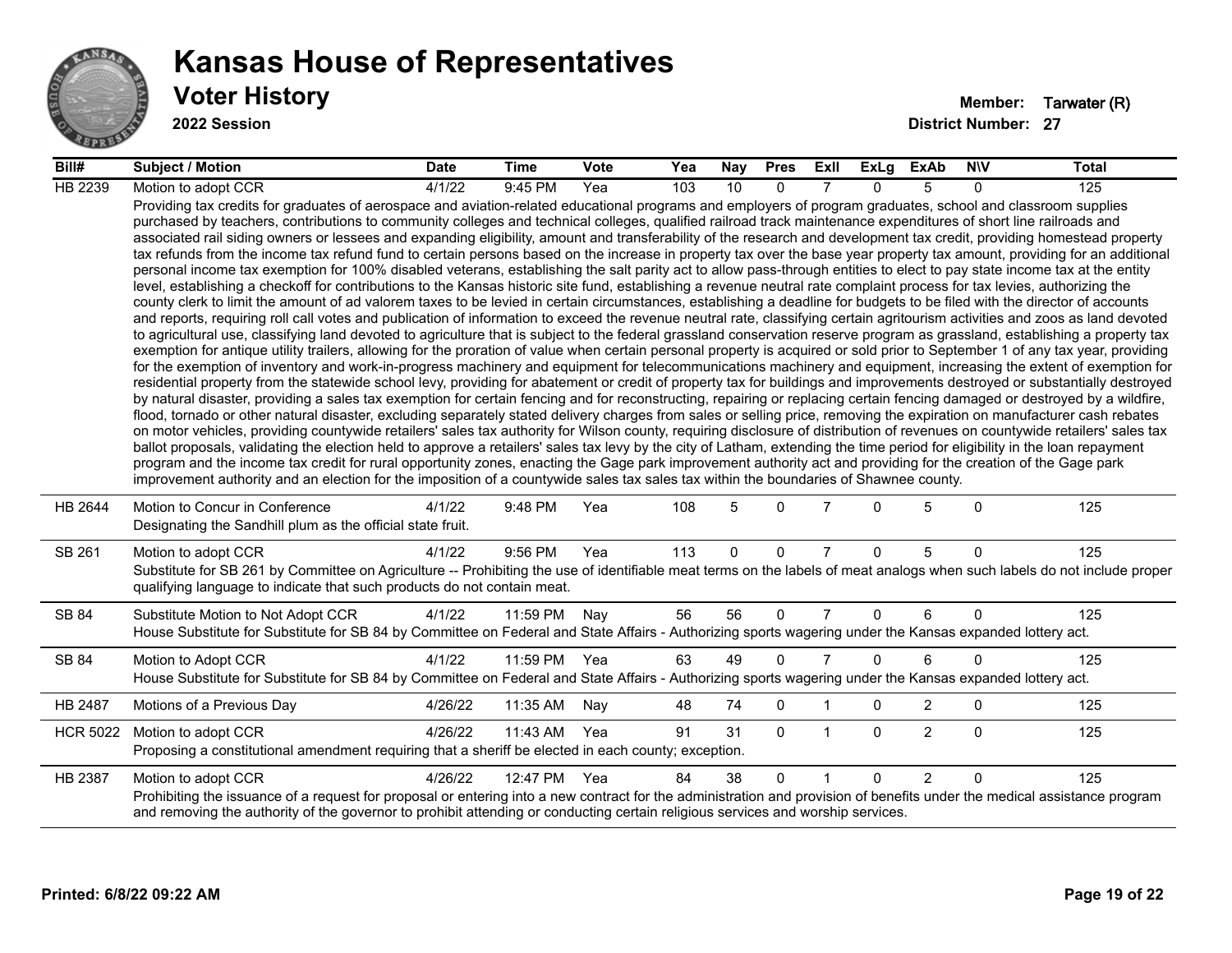

**2022 Session**

| Bill#         | <b>Subject / Motion</b>                                                                                                                                                                                                                                                                                                                                 | <b>Date</b> | <b>Time</b>  | <b>Vote</b> | Yea | <b>Nay</b>  | <b>Pres</b> | ExII         | <b>ExLg</b>  | <b>ExAb</b>    | <b>NIV</b>   | <b>Total</b> |
|---------------|---------------------------------------------------------------------------------------------------------------------------------------------------------------------------------------------------------------------------------------------------------------------------------------------------------------------------------------------------------|-------------|--------------|-------------|-----|-------------|-------------|--------------|--------------|----------------|--------------|--------------|
| HB 2252       | Motion to adopt CCR                                                                                                                                                                                                                                                                                                                                     | 4/26/22     | 12:50 PM     | Yea         | 84  | 38          | $\Omega$    |              | $\Omega$     | 2              | $\Omega$     | 125          |
|               | Prohibiting the modification of election laws by agreement except as approved by the legislative coordinating council.                                                                                                                                                                                                                                  |             |              |             |     |             |             |              |              |                |              |              |
| HB 2138       | Motion to adopt CCR                                                                                                                                                                                                                                                                                                                                     | 4/26/22     | 1:03 PM      | Yea         | 82  | 40          |             |              | $\Omega$     | 2              | $\mathbf{0}$ | 125          |
|               | Providing for the use of electronic poll books in elections and the approval of such books by the secretary of state, requiring all voting systems for elections to use                                                                                                                                                                                 |             |              |             |     |             |             |              |              |                |              |              |
|               | individual voter-verified paper ballots with a distinctive watermark, requiring the secretary of state and local election officers to develop an affidavit to be signed by                                                                                                                                                                              |             |              |             |     |             |             |              |              |                |              |              |
|               | election workers regarding handling of completed ballots, requiring audits of any federal, statewide or state legislative race that is within 1% of the total votes cast and<br>requiring randomized audits of elections procedures used in four counties in even-numbered years, requiring a county election officer to send a confirmation of address |             |              |             |     |             |             |              |              |                |              |              |
|               | when there is no election-related activity for any four calendar year period and exempting poll workers from certain election crimes.                                                                                                                                                                                                                   |             |              |             |     |             |             |              |              |                |              |              |
| HB 2237       | Motion to adopt CCR                                                                                                                                                                                                                                                                                                                                     | 4/26/22     | 1:13 PM      | Yea         | 109 | 12          |             |              | ∩            | $\overline{2}$ | 0            | 125          |
|               | Enacting the Kansas affordable housing tax credit act, the Kansas housing investor tax credit act, the historic Kansas act, the Kansas rural home loan guarantee act,                                                                                                                                                                                   |             |              |             |     |             |             |              |              |                |              |              |
|               | authorizing certain residential real property appraisals in rural counties to be performed without completing the sales comparison approach to value, allowing the use of                                                                                                                                                                               |             |              |             |     |             |             |              |              |                |              |              |
|               | bond proceeds under the Kansas rural housing incentive district act for residential vertical development and renovation of certain buildings within economically                                                                                                                                                                                        |             |              |             |     |             |             |              |              |                |              |              |
|               | distressed urban areas and expanding eligibility for the child day care services assistance tax credit and providing a credit for employer payments to an organization<br>providing access to employees for child day care services.                                                                                                                    |             |              |             |     |             |             |              |              |                |              |              |
|               |                                                                                                                                                                                                                                                                                                                                                         |             |              |             |     |             |             |              |              |                |              |              |
| SB 313        | Motion to adopt CCR                                                                                                                                                                                                                                                                                                                                     | 4/27/22     | 3:32 PM      | Yea         | 75  | 44          | $\Omega$    | 3            | 0            | 3              | $\mathbf{0}$ | 125          |
|               | Providing for the use and regulation of autonomous motor vehicles and establishing the autonomous vehicle advisory committee.                                                                                                                                                                                                                           |             |              |             |     |             |             |              |              |                |              |              |
| HB 2466       | Motion to adopt CCR                                                                                                                                                                                                                                                                                                                                     | 4/27/22     | 3:39 PM      | Yea         | 109 | 10          |             |              | $\Omega$     | 3              | 0            | 125          |
|               | Substitute for HB 2466 by Committee on Education - Establishing the promoting advancement in computing knowledge act to increase the availability of computer                                                                                                                                                                                           |             |              |             |     |             |             |              |              |                |              |              |
|               | science education in Kansas schools and the career technical education credentialing and student transitioning to employment success pilot program; also exempting<br>national assessment providers from the student online personal protection act.                                                                                                    |             |              |             |     |             |             |              |              |                |              |              |
|               |                                                                                                                                                                                                                                                                                                                                                         |             |              |             |     |             |             |              |              |                |              |              |
| HB 2492       | Motion to Concur<br>Submitting claims against the state by the joint committee on special claims against the state.                                                                                                                                                                                                                                     | 4/27/22     | 3:41 PM      | Yea         | 119 | $\mathbf 0$ | $\Omega$    | 3            | 0            | $\mathsf 3$    | 0            | 125          |
|               |                                                                                                                                                                                                                                                                                                                                                         |             |              |             |     |             |             |              |              |                |              |              |
| HB 2448       | Consideration of Veto                                                                                                                                                                                                                                                                                                                                   | 4/28/22     | 11:31 AM Yea |             | 86  | 36          | $\Omega$    | $\mathbf{1}$ | $\mathbf{0}$ | $\overline{2}$ | $\Omega$     | 125          |
|               | Senate Substitute for HB 2448 by Committee on Public Health and Welfare - Requiring able-bodied adults without dependents to complete an employment and training                                                                                                                                                                                        |             |              |             |     |             |             |              |              |                |              |              |
|               | program in order to receive food assistance.                                                                                                                                                                                                                                                                                                            |             |              |             |     |             |             |              |              |                |              |              |
| <b>SB 58</b>  | <b>Consideration of Veto</b>                                                                                                                                                                                                                                                                                                                            | 4/28/22     | 12:17 PM     | Yea         | 72  | 50          | $\Omega$    |              | 0            | $\overline{2}$ | $\mathbf 0$  | 125          |
|               | Establishing the parents' bill of rights for parents of students attending elementary or secondary school in this state.                                                                                                                                                                                                                                |             |              |             |     |             |             |              |              |                |              |              |
| <b>SB 160</b> | <b>Consideration of Veto</b>                                                                                                                                                                                                                                                                                                                            | 4/28/22     | 1:14 PM      | Yea         | 81  | 41          | $\Omega$    |              | $\Omega$     | 2              | $\Omega$     | 125          |
|               | Enacting the fairness in women's sports act to require that student athletic teams only include members who are of the same biological sex unless designated as                                                                                                                                                                                         |             |              |             |     |             |             |              |              |                |              |              |
|               | coed.                                                                                                                                                                                                                                                                                                                                                   |             |              |             |     |             |             |              |              |                |              |              |
| SB 84         | Motion to adopt CCR                                                                                                                                                                                                                                                                                                                                     | 4/28/22     | 4:03 PM      | Yea         | 73  | 49          | 0           |              | 0            | 2              | 0            | 125          |
|               | House Substitute for Substitute for SB 84 by Committee on Federal and State Affairs - Authorizing sports wagering under the Kansas expanded lottery act and historical                                                                                                                                                                                  |             |              |             |     |             |             |              |              |                |              |              |
|               | horse race machines under the Kansas parimutuel racing act.                                                                                                                                                                                                                                                                                             |             |              |             |     |             |             |              |              |                |              |              |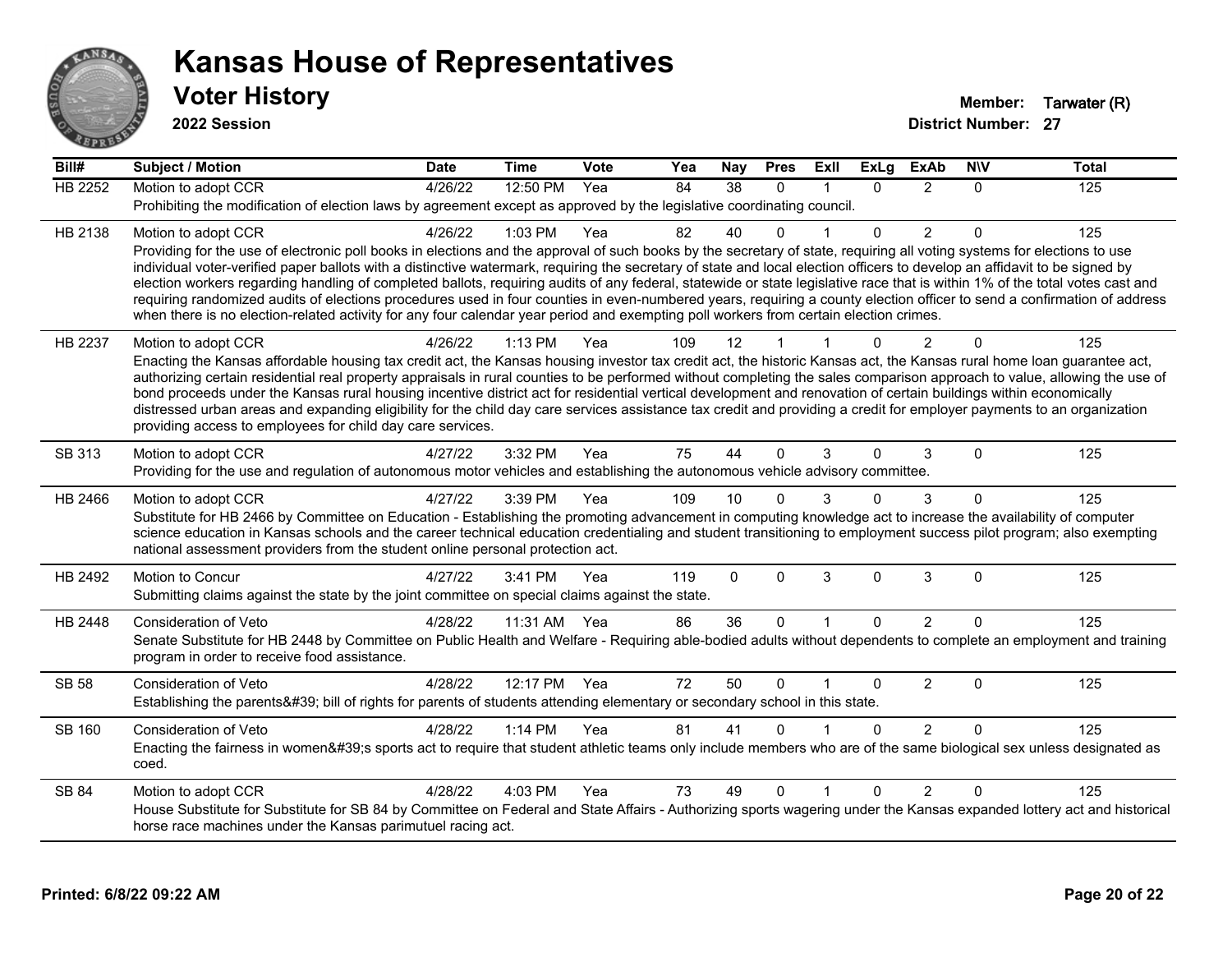

**2022 Session**

**District Number: 27 Voter History Member: Tarwater (R)** 

| Bill#        | <b>Subject / Motion</b>                                                                                                                                                                                                                                                                                                             | <b>Date</b> | <b>Time</b>  | <b>Vote</b> | Yea | <b>Nay</b>   | <b>Pres</b> | ExIl | <b>ExLg</b> | <b>ExAb</b>    | <b>NIV</b>     | <b>Total</b> |
|--------------|-------------------------------------------------------------------------------------------------------------------------------------------------------------------------------------------------------------------------------------------------------------------------------------------------------------------------------------|-------------|--------------|-------------|-----|--------------|-------------|------|-------------|----------------|----------------|--------------|
| HB 2567      | Motion to adopt CCR                                                                                                                                                                                                                                                                                                                 | 4/28/22     | 5:52 PM      | Yea         | 75  | 45           | $\Omega$    |      | $\Omega$    | 4              | $\mathbf{0}$   | 125          |
|              | Senate Substitute for HB 2567 by Committee on Ways and Means - Removing federal impact aid from the determination of local foundation aid in the Kansas school<br>equity and enhancement act and excluding Fort Leavenworth school district and virtual school students from the capital improvement state aid determination.       |             |              |             |     |              |             |      |             |                |                |              |
| <b>SB 19</b> | Motion to adopt CCR                                                                                                                                                                                                                                                                                                                 | 4/28/22     | 8:59 PM      | Yea         | 112 | 6            | 0           |      | 0           | 6              | $\Omega$       | 125          |
|              | House Substitute for SB 19 by Committee on Energy, Utilities and Telecommunications - Implementing the 988 suicide prevention and mental health crisis hotline in<br>Kansas.                                                                                                                                                        |             |              |             |     |              |             |      |             |                |                |              |
| SB 331       | Motion to adopt CCR                                                                                                                                                                                                                                                                                                                 | 4/28/22     | 9:05 PM      | Yea         | 91  | 26           | $\Omega$    |      | $\Omega$    | $\overline{7}$ | $\Omega$       | 125          |
|              | Updating the version of risk-based capital instructions in effect.                                                                                                                                                                                                                                                                  |             |              |             |     |              |             |      |             |                |                |              |
| HB 2510      | Motion to adopt CCR                                                                                                                                                                                                                                                                                                                 | 4/28/22     | 9:34 PM      | Yea         | 95  | 22           | 0           |      | 0           |                | $\Omega$       | 125          |
|              | Appropriations for FY 2022, FY 2023, and FY 2024, for various state agencies; 2022 omnibus bill; authorizing certain transfers and capital improvement projects.                                                                                                                                                                    |             |              |             |     |              |             |      |             |                |                |              |
| HB 2106      | Sub Motion Not Adopt CCR                                                                                                                                                                                                                                                                                                            | 4/28/22     | 10:02 PM     | Nay         | 39  | 75           | $\Omega$    |      | $\Omega$    | $\overline{7}$ | 3              | 125          |
|              | Decreasing the state rate for sales and use taxes for sales of food and food ingredients and providing for the levying of taxes by cities and counties and discontinuing<br>the nonrefundable food sales tax credit.                                                                                                                |             |              |             |     |              |             |      |             |                |                |              |
| HB 2106      | Motion to adopt CCR                                                                                                                                                                                                                                                                                                                 | 4/28/22     | 10:28 PM Yea |             | 114 | 3            | $\Omega$    |      | $\Omega$    | $\overline{7}$ | $\Omega$       | 125          |
|              | Decreasing the state rate for sales and use taxes for sales of food and food ingredients and providing for the levying of taxes by cities and counties and discontinuing<br>the nonrefundable food sales tax credit.                                                                                                                |             |              |             |     |              |             |      |             |                |                |              |
| HB 2495      | Motion to Concur                                                                                                                                                                                                                                                                                                                    | 4/28/22     | 10:31 PM Yea |             | 116 | $\mathbf{1}$ | $\Omega$    |      | $\Omega$    | $\overline{7}$ | $\Omega$       | 125          |
|              | Prohibiting the disclosure of personal information about a person's affiliation with an entity that is exempt from federal income taxation under section 501(c) of the<br>federal internal revenue code.                                                                                                                            |             |              |             |     |              |             |      |             |                |                |              |
| SB 34        | Motion to adopt CCR                                                                                                                                                                                                                                                                                                                 | 4/28/22     | 11:35 PM     | Yea         | 64  | 53           | $\Omega$    |      | $\Omega$    |                | $\Omega$       | 125          |
|              | Substitute for SB 34 by Committee on Federal and State Affairs - Requiring review of administrative rules and regulations every five years.                                                                                                                                                                                         |             |              |             |     |              |             |      |             |                |                |              |
| HB 2252      | <b>Consideration of Veto</b>                                                                                                                                                                                                                                                                                                        | 5/23/22     | 11:27 AM     | Yea         | 84  | 37           | 0           |      | U           | $\overline{2}$ | 1              | 125          |
|              | Prohibiting the modification of election laws by agreement except as approved by the legislative coordinating council.                                                                                                                                                                                                              |             |              |             |     |              |             |      |             |                |                |              |
| HB 2387      | Consideration of Veto                                                                                                                                                                                                                                                                                                               | 5/23/22     | 11:38 AM     | Yea         | 84  | 38           | 0           |      | $\Omega$    | $\overline{2}$ | $\Omega$       | 125          |
|              | Prohibiting the issuance of a request for proposal or entering into a new contract for the administration and provision of benefits under the medical assistance program<br>and removing the authority of the governor to prohibit attending or conducting certain religious services and worship services.                         |             |              |             |     |              |             |      |             |                |                |              |
| HB 2136      | Sub Mtn Not Adpt                                                                                                                                                                                                                                                                                                                    | 5/23/22     | 12:42 PM     | Nay         | 37  | 84           | $\Omega$    |      | $\Omega$    |                | $\overline{2}$ | 125          |
|              | Establishing the COVID-19 retail storefront property tax relief act to provide partial refunds to certain businesses impacted by COVID-19-related shutdowns and                                                                                                                                                                     |             |              |             |     |              |             |      |             |                |                |              |
|              | restrictions, discontinuing the first 15 days of the month sales and compensating use tax remittance requirements for certain retailers, providing countywide retailers'<br>sales tax authority for Atchison county and delaying implementation of the exclusion of separately stated delivery charges from sales or selling price. |             |              |             |     |              |             |      |             |                |                |              |